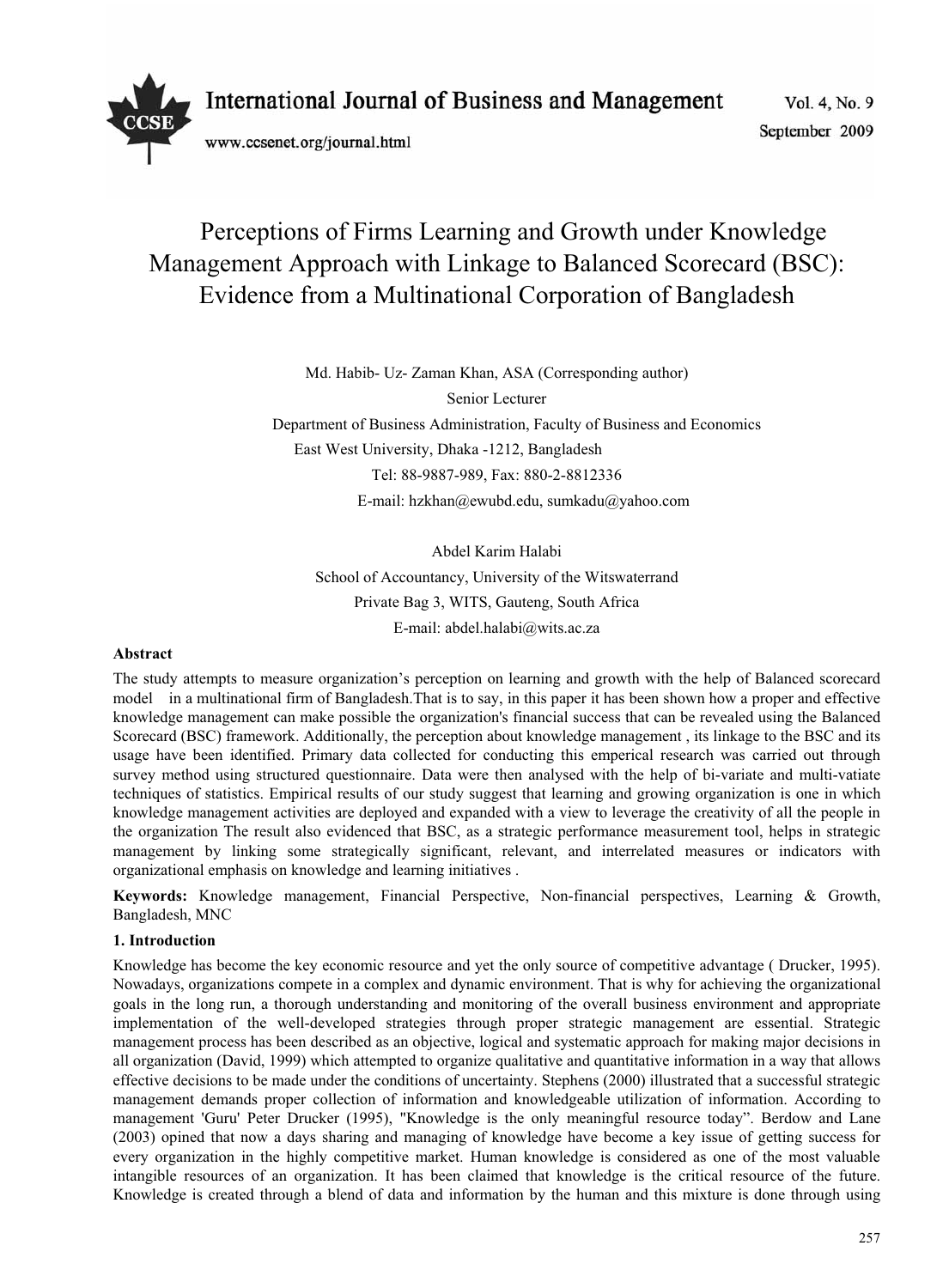people's own intuition (immediate insight) and experience in order that this knowledge adds value in taking actions. "It includes not only the 'old knowledge' that is in people's heads or the organization's databases but also the 'new knowledge' that is generated when people work with information from sources such as the Internet or when they work together with practitioners or communities of practice"(Stephens, 2000). When raw and unorganized data are organized and given a proper shape for using in a particular purpose, it becomes information. To become knowledge, all these data and information should be mixed with the intuition and experience of the human resource of the organization. Today's business environment is characterized by continuous, often radical changes climate. Such a volatile climate demands a new attitude and approach within organizations in where actions must be anticipatory, adaptive and based on a faster cycle of knowledge creation. Zander and Kogut (1992) measured 'organizational knowledge' that includes operational routines, skills, procedures and (know-how) as the most priceless asset of an organization. Knowledge management is a large issue that focuses on the full range of processes including the acquisition, retention, storage, distribution and use of knowledge in the organization. Management experts agree that learning and growth are the means of strategic victory, the basement for the future. Researchers ( e.g. Zander and Kogut 1992; Kaplan and Norton ,1996 ; Hoque et.al, 2000 ) echoed that learning and growing organization is one in which knowledge management activities are employed and expanded so as to support the workmanship of all the persons in the organization. In a knowledge-based organization, human beings are the only holding pool of knowledge. In the existing business atmosphere of expeditious technological evolution, it has been becoming substantive for knowledge workers to be a part of ceaseless learning domain. Kaplan and Norton (1996) highlighted on 'learning' more than just 'training' (Kabir, 2005). It also includes technological tools that help in learning and growth. Kaplan and Norton (1996) initiated the Balanced Scorecard (BSC hereafter) approach, a competent and conversant mechanism for successful strategic management. The BSC approach conceives learning and growth through 'knowledge' as the foundation for organizational success.

In Bangladesh Multinational Corporations (MNC) operates in a highly competitive environment due to the competition with other MNC and some local conglomerate(Ishtiaque et.al, 2007). This intense competitive and fast changing business environment increasingly demands more accurate and perfect information to measure business performance not only to get competitive advantage over others but only to survive. For the convenience of study a Multinational organization has been chosen who operates in Bangladesh for last several years. Moreover, the products and menufacturing process studied for this research is mobile phone sets. MNC's are a good source to provide enriched required information BSC implementation and it could be a solid platform to emperically test some undering theorical hypothesis (Hoque et.al, 2000) . In this regard , MNC's perception regarding learning and growth under Knowledge management approach that would be linked with the Balanced Scorecard model in the firm's operation has been analyzed. BSC which is a measurement, strategic management and communication tool that enables organizations to translate a company's vision and strategy into implementation, may provide more accurate and relevant information to MNC's by linking their strategies with their action.

The main objectives of this article are to connect Learning and Growth under Knowledge Management approach with BSC in Multinational organizations, and to establish the fact that the success of knowledge management can be measured by Balanced Scorecard. Besides, the paper aims to achieve following specifics objectives (a) To identify the extent of use of BSc in the Multinational organizations operating in Bangladesh. (b) To provide a general view of employees about the importance of employee learning and growth. (c) To identify the key ways to increase organization's learning ability. (d) To recommend on proper use of employees learning and in excelling their job knowledge

Therefore, this paper is effectively developed through the given sequence: Following the introduction, it has focused on the review of literature and development of the hypotheses have been depicted to make it more reliable and valid.This is followed by the research method applied for the study. Next, emperical findings is provided for the result of the hypotheses.The last section highlights recommendations along with conclusions and limitations of the study.

#### **2. Literature review and hypotheses development**

Knowledge management implies a range of practices used by organisations to identify, create, represent and distribute knowledge for reuse, awareness and learning across the organisations. This programs attempt to manage the process of creation or identification, accumulation, and application of knowledge across an organisation (Davenport and Prusak, 1997). Knowledge management has been defined by many authors from different perspectives. Some of them thought it commercially while few others in another form" ... knowledge is all about the *need to know* to be competitive (e.g. Time to Market). This *need to know is* ultimately necessary for our survival, and in particular, to enhance our decision-making processes, although our successes will ultimately depend on worthy, on-time and on-line know how - knowledge" (Davis, 2002). In order to know something, a human being has a number *of* resources available in his/her environment. These resources can be data, information, expertise, intuition, life experiences, opinion from different people, several published documents, etc. In business, knowledge is all about the need to know to become competitive in the market. This *need to know* ultimately helps in surviving in the long run and it also enhances the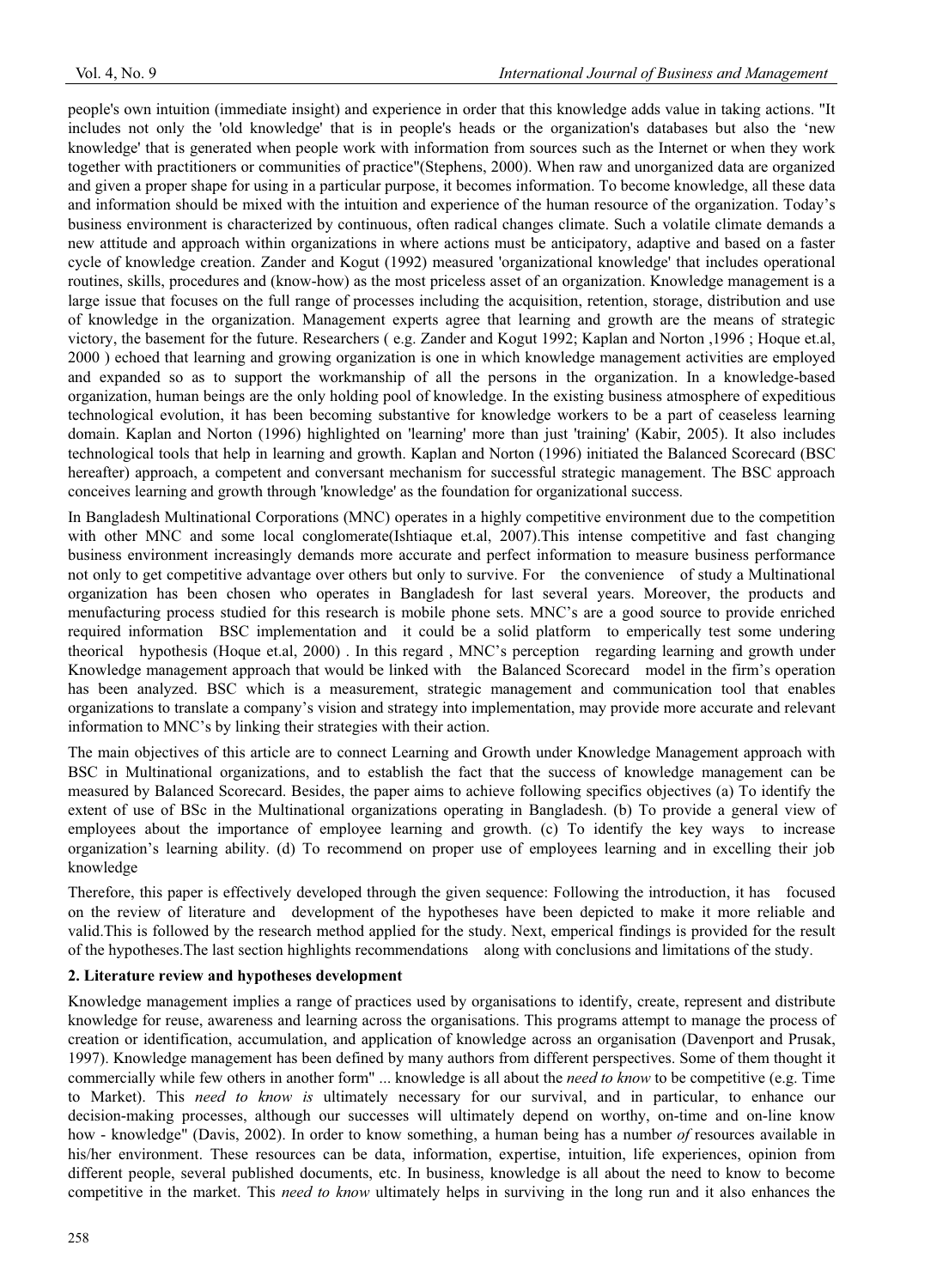decision-making processes. Myers (1996) addressed Knowledge management as "... we call identify and then manage- organizational knowledge only to the extent it has been captured by all organization systems, processes, products, rules, and culture" (p.23). The victory of a business depends on meritorious, on time deployment of knowledge. Knowledge arising from intuition and experience is indispensable in making good strategic decision, which is particularly practical for making decisions where there is an immense uncertainty. This should be complemented with strategic management analyses. Most organizations benefit from strategic management that is based upon knowledge creation and analysis in decision-making. Business organizations can get competitive advantage in hyper competitive markets by developing organizational knowledge through strategic planning (Akhter, 2003). In the research report published by KPMG (2000), knowledge is mentioned as "about customers, products, processes, competitors etc" that can be codified in people's mind or in an explicit form. Prior research studies ( e.g. BML Consulting, 2002; Berdow and Lane, 2003 ) pointed knowledge management out as 'A company's knowledge must include technical knowledge as well as knowledge about how to function in the global market, work with local laws, how to protect intellectual property, and how to operate successfully in various forms of partnerships. Businesses can only survive and thrive by exploiting every possible advantage in the increasingly competitive market. Therefore, now a day, it is well accepted all over the globe that a sustainable competitive advantage and profitability depends highly on how a company creates and shares its knowledge (Desouza, 2003). This competitive environment begets the theme of knowledge management in the mind of management thinkers.

Stephen (2000) opined this as "Knowledge management is getting the right knowledge to the right people at the right time to serve the right objectives. It is a management philosophy that combines purposeful information management with a culture of organizational learning in order to improve the business performance. It should be the task of the organizational leaders to create an environment in the organization for managing the knowledge. Knowledge management involves connecting people through developing a culture of sharing knowledge and discouraging 'hoarding' of knowledge." To serve the market in an efficient way it is crucial that the human resource of an organization should be well updated about the market and their responsibilities. Today's organizational employees and decision-makers need to be information knowledgeable (Drucker, 1992). The use of Information Technology (IT) has led to a new era of sharing information and knowledge to them. The information system can create smart human who has the capability to anticipate the market (Stephens, 2000). The employees should always focus on the activities of their competitors and the demand and behavior of their customers. For this, they need information in advance for which information technologies have improved the ability to manage both information and knowledge from the aspects of collection, storage, and circulation. The success of knowledge management activities rely on people who appropriately use the knowledge exchange and utilization process. Through this, people can have better idea about their organization and know how several options can well be utilized. However, a few things are to be rememberd here that knowledge management does not have a beginning and an end, it is ongoing, organic and ever-evolving.

#### **3. Organizational learning and Knowledge Management**

Organizational learning has become an increasingly important concept in today's business world. Awad et al (2004) defined it as:" The development of insights, knowledge and associations between past actions, the effectiveness of those actions, and future action" (p.8).Therefore it is argued that learning and knowledge management are two key aspects of judging a successful company.

In a 'knowledge company', knowledge is more easily transferred and made accessible to workers throughout the organization. When people have access to organizational knowledge, they can understand their environment and give it meaning. This can assist them performing better through continuous learning, share a vision and ultimately help the organization to become competitive. The financial, customer and internal perspectives generally lead to knowledge of weaknesses in an organization's infrastructure, skills, automation which are restricting the organization to achieve better results. Focusing on these helps development of suitable measures to ensure that organization channels it's investments properly to address all needs not only for infrastructure, but also on research and development, human capital development, improving employee satisfaction and increasing employee motivation. Organizational learning ability can be increased by a number of ways. Rampersad (2002) pointed these out as (1) Creating conditions whereby people are willing to apply their knowledge, share and intensively exchange it with each other (2) establishing the organizational structure in such a way that people get sufficient space and opportunities to gain experiences and thinking (3) Stimulating employees to formulate their own personal Balanced Scorecard and through this cultivate a positive attitude toward improvement, learning and development(4) Making an inventory of the learning style and aligning it to the personal ambition, reviewing this periodically; aligning it to the planning, coaching and appraisal meetings and the 360˚-feedback system (5) Establishing improvement teams in which a balance of personalities, skills and learning styles is present (6) Developing and accepting self knowledge regarding their own favourite learning style and the ones of other team members, Giving people a sense of direction based on a shared ambition and linking them to each other (7) Working with teams where team learning is central; teams that think and act from a synergetic perspective, and are well coordinated, with a feeling of unity (8) Using images, metaphors and intuitions to share and exchange implicit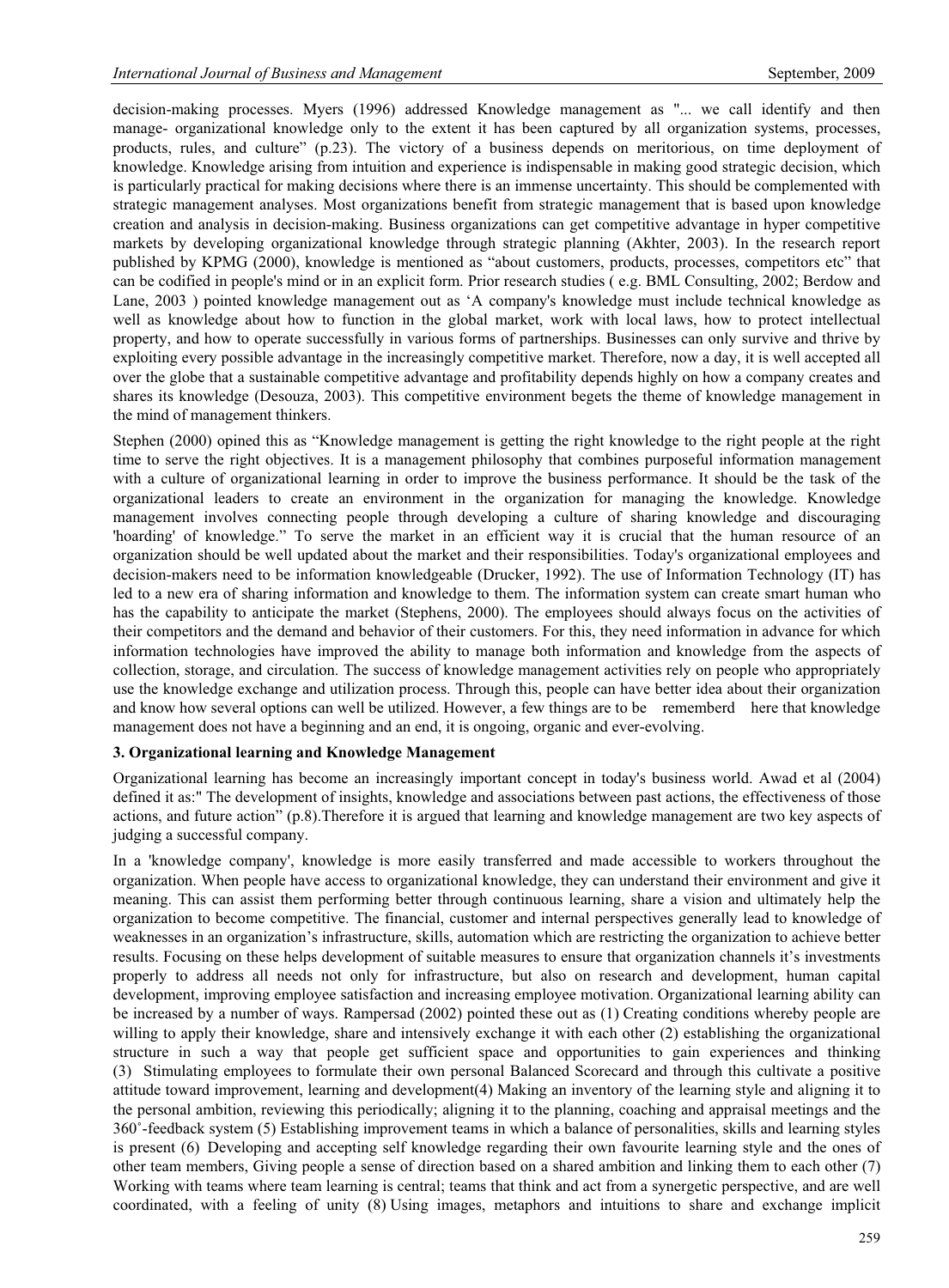knowledge and working with self-directing teams in an organizational network, using generalists with ample responsibilities and competences and where there are knowledge overlaps and task rotations between employees (9) Stimulating employees to think about, identify and solve common problems as a team, letting traditional ways of thinking, constantly develop their own skills, allowing them to acquire experience and allow them feel responsible for company and team performances (10) Having leaders who coach, help, inspire, motivate and stimulate, are action oriented, and constantly evaluate processes based on performance measures (11) Having people who continually learn from their mistakes and openly communicate with each other, and constantly apply Deming's and Kolb's learning cycles in their actions Systematically working with problem solving methods (brainstorming, problem solving cycle, risk management etc (12) Giving feedback about improvement actions undertaken. and (12) Implementing a knowledge infrastructure; internet, intranet, library, evaluation sessions where allowing employees to concentrate on everything that happens in the organization.

#### **4. The Balanced Scorecard (BSC) approach and its application:**

The Balanced Scorecard (BSC) is a measurement, strategic management and communication tool (Kaplan and Norton, 1996). It is a measurement tool because it helps organizations to identify quantifiable measures of performance. In the recent past organizations rely solely on financial indicators as the measures of their business performance. This has proved grossly inadequate essentially because financial indicators are only a reflection of the past performance with little or no relevance to the future. The BSC balances the financial indicators with non- financial indicators of performance. It is also viewed as a strategic management tools because it helps organizations to make parallel of individual objectives with the corporate objectives. BSC is also called the communication tool because it communicates an otherwise unknown strategy of the organization to the employees. (Ogundipe, 2003). BSC introduced by Kaplan and Norton (1992) is a concept for measuring a company's activities in terms of its vision and strategies, for letting managers a comprehensive view of the performance of a business. Managers, using this BSC approach, do not have to rely on short-term financial measures as the sole indicators of organization's performance (Kaplan and Norton, 1996).The BSC approach allows managers to look at the business from four different perspectives. It provides answer to four basic questions which are shown in the following diagram.

#### Insert Figure 1 here

As the name suggests, "Balanced" calls for a balance between financial and non-financial measure, long term and short-term objectives and external and internal performance. Scorecard' initially came into being as a measurement system, and gradually evolved into a core management system. Balanced Scorecard continues to emphasize on the financial performance measure but at the same time highlights future performance drivers, key initiatives to be taken and provides a framework for strategic management. It has been designed around four perspectives - financial, customer, internal business process and learning and growth.

Balanced Scorecard articulates customer and market-based strategy that will deliver super value to customer, build customer loyalty and bring superior financial results. It specifically looks at the value proposition that the organization will deliver to the customer in target market segment. It identifies critical new internal processes in which the organization must excel for future financial performance. In BSC, financial perspective is always important. Hoque et.al (1997) mentioned that healthy revenue growth, proper utilization of assets and investment strategy are also necessary for any organization. Here, key indicators are operating income, Return on Investment (ROI), Net Profit (NP), Earnings per Share (EPS), Sales growth, Generation of cash flows and Economic Value Added (EVA) (Evans, 2004; Banker et al, 2004; Lipe & Salterio 2000 ; 2002)

In Internal Business Process perspective key indicators are product design, product development, manufacturing efficiency and quality. This perspective allows the managers to know how well their business is running, and and whether its products and services conform to their mission. Customer satisfaction perspective includes customer satisfaction survey (Kaplan and Norton, 1996a; Evans , 2004) customer retention (Hoque *et.al,* 1997) new customer acquisition, customer response time, market share(Evans, 2004; Banker *et al* . 2004; Zimmerman, 2003; Malina and Selto, 2001; Kaplan & Atkinson, 1998; Kaplan & Norton, 1996a**)** , post-sales service (Evans, 2004; Kaplan & Norton, 1996a; Hoque , 2003) and customer profitability. Learning and growth perspective includes employee training and corporate cultural attitudes related to both individual and corporate self-improvement, Investments in new Technology (Zimmerman, 2001; Kaplan & Norton,1996a);Innovative Products & Services (Evans, 2004; Kaplan & Norton1996a). It also includes information such as intellectual abilities of employees, information systems, and organizational procedures to manage a business and adaptation ability to changes, employee's training and development and employee satisfaction. (Kaplan & Norton, 1996a; Istiaque et al ,2007; M. Lebas, 1995). It is noteworthy to mention here that Kaplan and Norton do not disregard the traditional need for financial data. Timely and accurate financial data is always relevant, important and managers should always provide it. However, it is important to state that the emphasis on only financial performance measurement tools leads to an unbalanced decision. This is because it shows fairly a disregard to other important perspectives. Recent management philosophy emphasizes on the importance of customer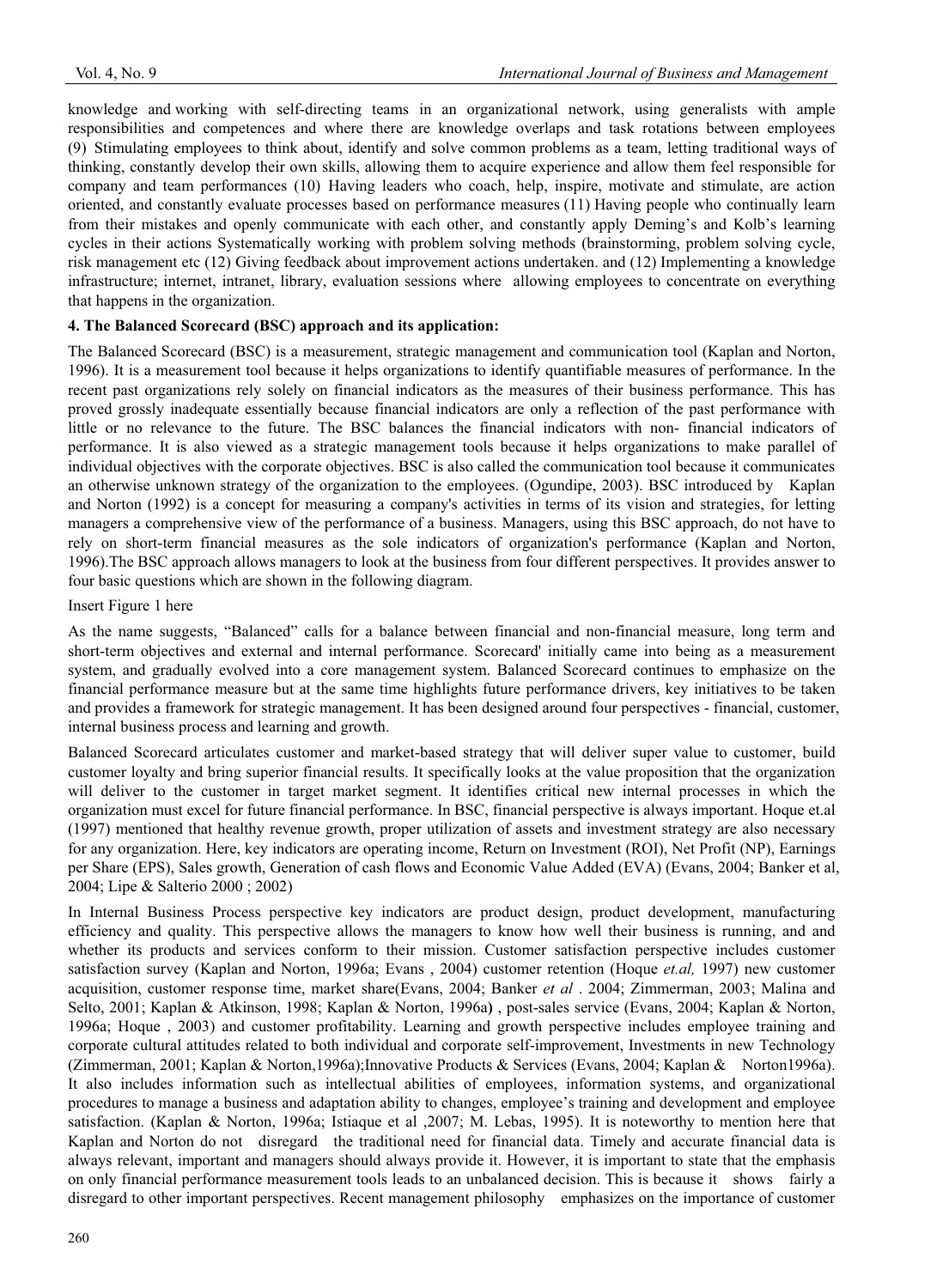focus and customer satisfaction in any kind of business. There is no doubt that if customers are not satisfied, they will eventually find some other suppliers who will meet their needs. In such case,even if current financial performance shows a good picture, an unsatisfactory performance from customer perspective may result in a future deterioration. That is why organization put greater emphasis to address of all the perspectives of BSC that are strategically linked with the overall mission and vision of the organization.

The basis premise of BSC is that learning is necessary to improve internal business process, improving business process is necessary to improve customer satisfaction and improving customer satisfaction is necessary to improve the financial results. (Garrison and Noreen, 2000). Basically it indicates some cause- and - effect relationship among the perspectives (Aidemark, 2001). Kaplan and Norton (1992) stated these relationships showed in the following Figure.

#### Insert Figure 2 here

A research survey show that 60% of the Fortune 1000 firms have experimented with the BSC approach (Sild, 1998). But Hoque et. al. (1997) stated that little evidence is available outside the US on current practice of BSc practice in multinational organizations. Adopters include organizations like KPMG Peat Marwick, Allstate Insurance, AT & T etc. (Chow et. al, 1997). However, many other researches suggest that there has also been increased evidences of using Balanced Scorecards outside the USA. A semi-structured interviews conducted by Malmi (2001) in 17 organizations in Finland found the widespread application of BSC approach. Kald and Nilsson (2000) in their research study on oil Nordic countries (Danish, Finish, Norway, Swedish) found that a majority of the companies of these countries have adopted BSC. According to Atkinson et al (1997), BSC has the potential to provide planners with a way of expressing and testing a sophisticated model of cause and effect in the organization, a model- that provides managers with a keystone to manage desired and actual results. Otley (1994) states that "it seems clear that the BSC approach has something to offer, but also that the study of management control is more complicated and more contingent than previously recognized". The BSC is among the most significant developments in the management accounting and thus deserves intense research attention (Atkinson et. al, 1997).

#### **Hypotheses Development**

From the abovementioned extensive discussion of past literature, the following hypotheses have been formulated to develop the empirical model of the study. It is noteworthy that all these perspectives are interrelated and affect significantly the financial performance of an organization.

#### **Learning and Growth Perspective, Internal Business Process Perspective,**

 **Customer Satisfaction. Financial Perspective.**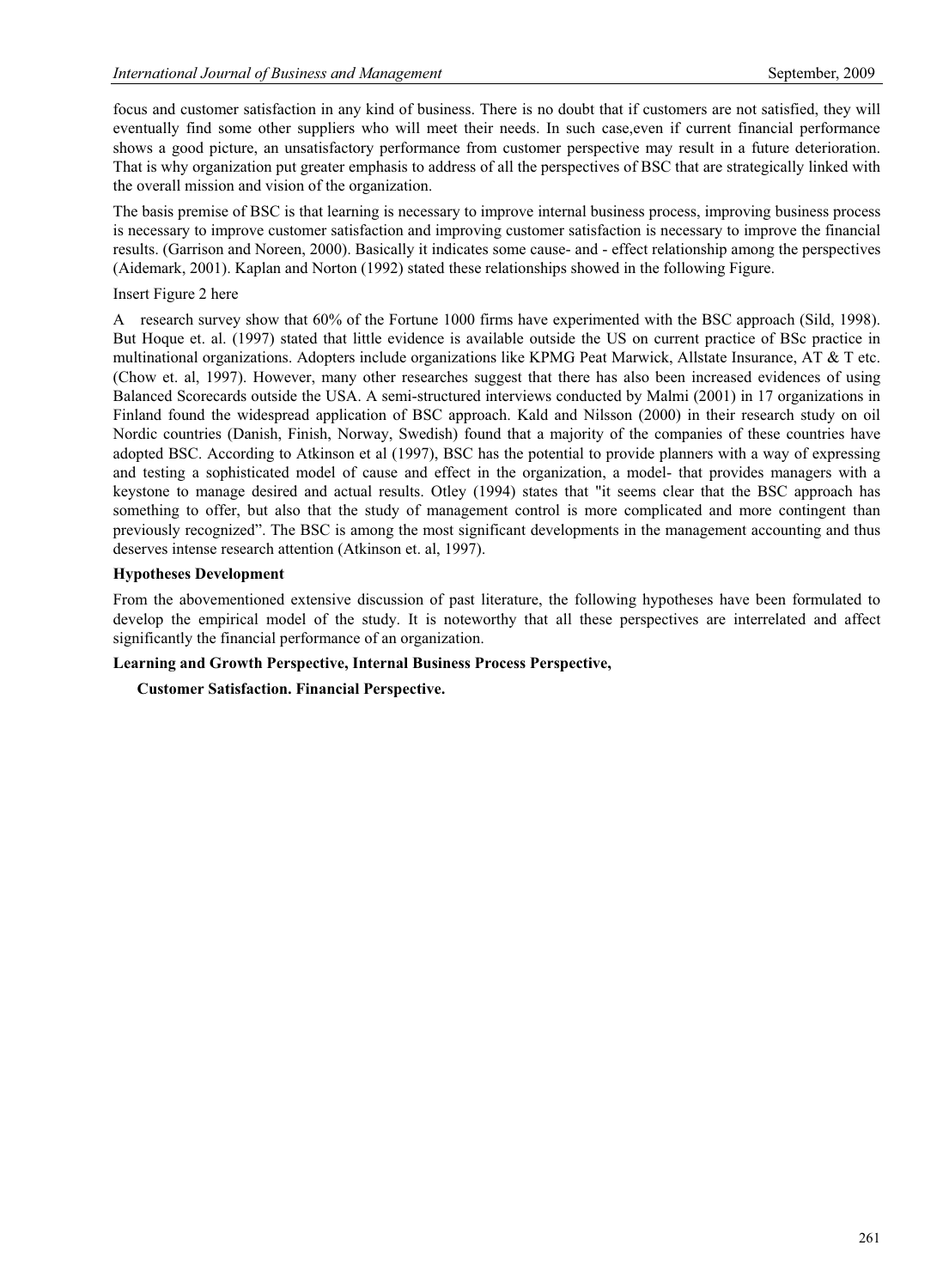| $H_0$ : $\mu_{X_i} = 3$                                 | $H_0: \mu_{\rm in} - 3$                                        | $H_0$ : $\mu$ $_{X_{18}^-}$ 3                                                             |
|---------------------------------------------------------|----------------------------------------------------------------|-------------------------------------------------------------------------------------------|
| $H_i \ \mu_{X_i} \neq \mathfrak{Z}$                     | $H_{\vec k}$ $\mu_{\chi_{l0}} \neq \mathfrak{z}$               | $H_0:$ $\mu_{XIS} = 3$                                                                    |
| $H_0: \mu_{X_2} = 3$                                    | $H_0: \mu_{11} - 3$                                            | $H_0: \mu_{X_{19}^{\pm}}3$<br>$H_i \mu_{X_{19}} \neq 3$                                   |
| $H_i \mu_{X_2} \neq 3$                                  | $H_i\ \mu_{\chi_{i1}}\neq\mathfrak{z}$                         | $H_0$ : $\mu$ $_{X\!\!\!\!\!\!\!\!\!\!\!\!\!\ {}^{\scriptstyle \times}$ 3                 |
| $H_0: \mu_{X_t} = 3$                                    | $H_0$ : $\mu_{12} - 3$                                         | $H_0: \mu_{X20}^2 \neq 3$                                                                 |
| $H_i \mu_{X_s} \neq 3$                                  | $H_i \ \mu_{\chi_{i2}} \neq 3$                                 | $H_0$ : $\mu$ $_{X_{21}^{\equiv}}$ $\beta$                                                |
| $H_0: \mu_{X_4} = 3$<br>$H_i \ \mu_{X_i} \neq 3$        | $H_0$ : $\mu_{13} = 3$<br>$H_{\vec k}$ $\mu_{\chi_{l3}} \ge 3$ | $H_0$ : $\boldsymbol{\mu}_{\chi_{2I}} \neq 3$<br>$H_0$ : $\mu$ $_{X_{22}^{\leftarrow}}$ 3 |
| $H_0$ : $\mu_{X_0} = 3$                                 | $H_0$ : $\mu_{14}$ = 3                                         | $H_0: \mu_{X22} \neq 3$                                                                   |
| $H_i\ \mu_{\chi_s}\neq 3$                               | $H_i \mu_{\chi_{i\ast}}$ # 3                                   | $H_0$ : $\mu$ $_{X_{23}^{\equiv}}$ $3$                                                    |
| $H_0$ : $\mu_{\alpha}$ – $3$                            | $H_0$ : $\mu_{15}$ = 3                                         | $H_0$ : $\boldsymbol{\mu}_{\boldsymbol{X23}^{\neq}}$ 3                                    |
| $H_i\ \mu_{X_\delta}\neq 3$                             | $H_i\ \mu_{\chi_{is}} \neq 3$                                  | $H_0$ : $\mu$ $_{X_{24}^-}$ 3                                                             |
| $H_0: \mu_{7} = 3$                                      | $H_0$ : $\mu_{16}$ = 3                                         | $H_0: \mu_{X24}^2 \neq 3$<br>$H_0$ : $\mu$ $_{X_{23}^{\scriptscriptstyle \equiv}}$ 3      |
| $H_i \mu_{X_7} \neq 3$<br>$H_0:$ $\mu$ <sub>8</sub> – 3 | $H_i \mu_{X_{16}} = 3$                                         | $H_0: \mu_{X25} = 3$                                                                      |
| $H_{\vec{r}}$ $\mu_{_{X_{\vec{s}}}}$ $\neq$ $3$         | $H_0$ : $\mu_{17} = 3$                                         | $H_0$ : $\mu$ $_{X_\infty^-}$ $\beta$                                                     |
| $H_0: \mu_{9} - 3$                                      | $H_i$ $\mu_{\chi_{i\bar{\imath}}}=3$                           | $H_0: \mu_{X26} = 3$                                                                      |
| $H_{\vec k}$ $\mu_{X_9}$ $\neq$ $3$                     |                                                                |                                                                                           |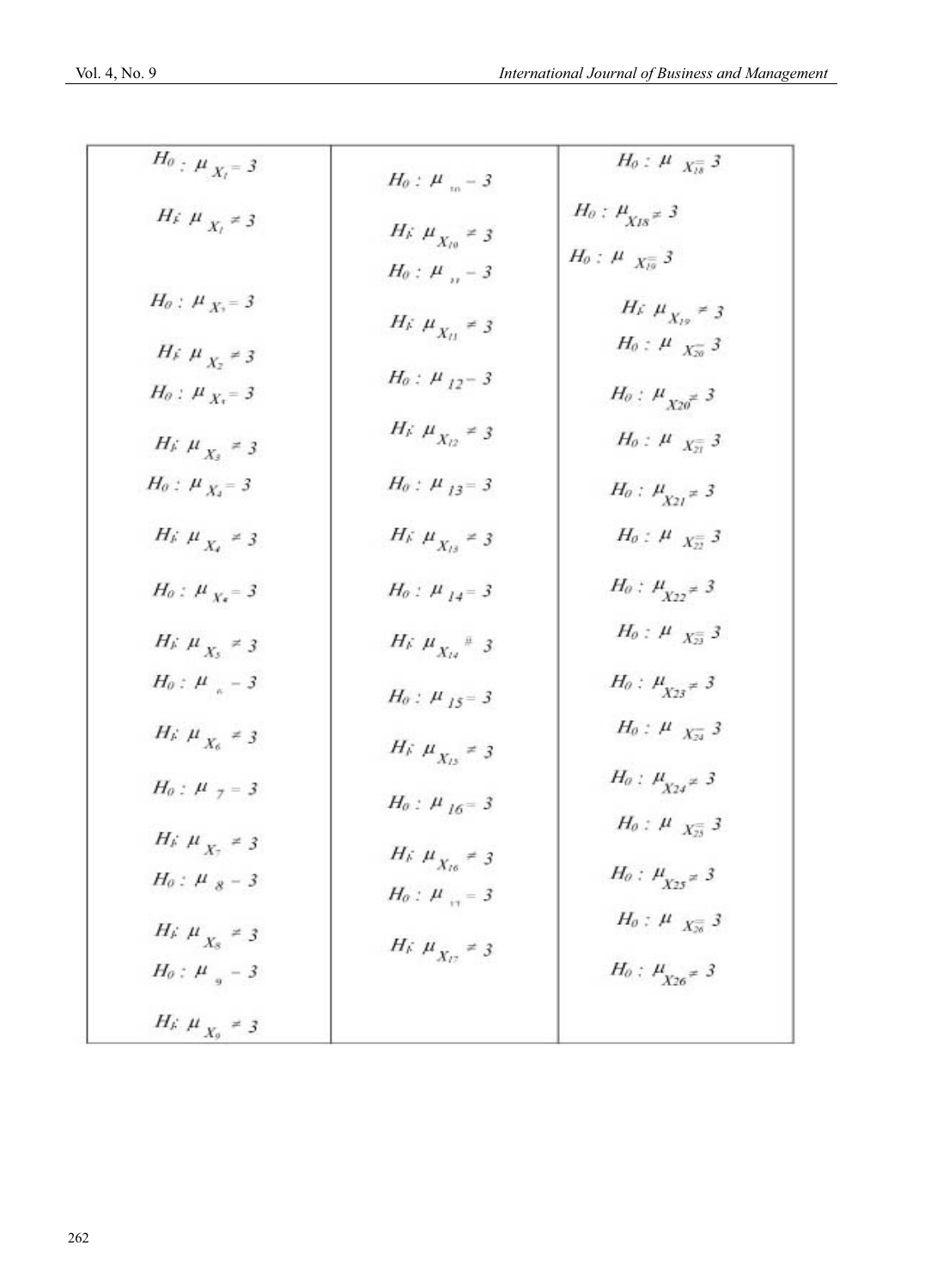Where,  $\mu$  = Mean score;

 $X_1$  = Employee suggestions are encouraged by the management.

 $X_2$ =Organization conducts frequent trainings and development program for employees.

 $X_3$  = Employee turnover is low.

 $X_4$  = Number of hours spent for training per employee is high.

 $X_5$  = Job security is ensured.

 $X_6$  = Knowledge and learning competences are part of every employee's competence profile.

**X7** = Organizational knowledge is shared through informal contacts, internal lectures*, conferences,* problem solving and project review meetings, dialogue sessions, memos, etc

 $X_8$  = Knowledge sharing is facilitated through internet, intranet, library, comfortable meeting rooms, auditorium, computerized archive and documentation system, etc.

**X9** = Making mistakes is allowed; failures are tolerated and not penalized. People learn from each other's mistakes, and errors are openly discussed**.**

 $X_{10}$  = The necessary knowledge for important decisions is usually readily available and easily accessible.

 $X_{11}$  = There is a continuous collective learning effort to develop the core competences of the organization.

 $X_{12}$  =Users friendly communication and information systems are used to spread the knowledge among all the employees.

 $X_{13}$  = Management Information systems (MIS) are integrated and continually updated.

**X14 =** Gathered Knowledge is constantly being implemented and incorporated into new products, services and processes.

 $X_{15}$  = There is an active program for developing ideas. Based on this, new knowledge is continually generated and used in the improvement of business process

 $X_{16}$  = On time(Proper) deliveries are high in all deliveries

**X17**= Percentages of defect free units are high of completed units.

**X18 =** Improved business process acquiring from learning lead to improved products and service to the customer and their satisfaction.

**X19=** Customer satisfaction is measured by survey results**.**

**X20**= Product return policy is satisfactory to customers.

 $X_{21}$ = Percentage of customer retention has risen from last period.

 $X_{22}$ = Number of new customers has increased from last period.

 $X_{23}$  =satisfied and loyal customer leads to increased revenues

 $X_{24}$  = Gross margin percentage has increased from the last period

 $X_{25}$  == Net profit percentage has increased from the last period

 $X_{26}$  = ROA percentage has increased from the last period.

#### **Insert Figure 3 here**

#### **Research Method**

The nature of the research process is quantitative research. Both primary and secondary data have been collected for this study. Primary data have been collected through personal interview from respondents using the structured questionnaire. On the other hand, secondary data were accumulated from different published text books, related journals, reports, and research works.Structured questionnaire was used in tapping the information which was designed in the light of the objectives of the study according to the pattern of the Balanced Scorecard model (Garrison and Noreen, 2000). In this study, interval scale was used to detect all the factors which touch all the four dimensions of Balanced Scorecard model and the technique was five point Likert scale anchored at the numeral 1 with the verbal statement 'strongly disagree' and at the numeral 5 with the verbal statement 'strongly agree'. The questionnaire was pre-tested several times to ensure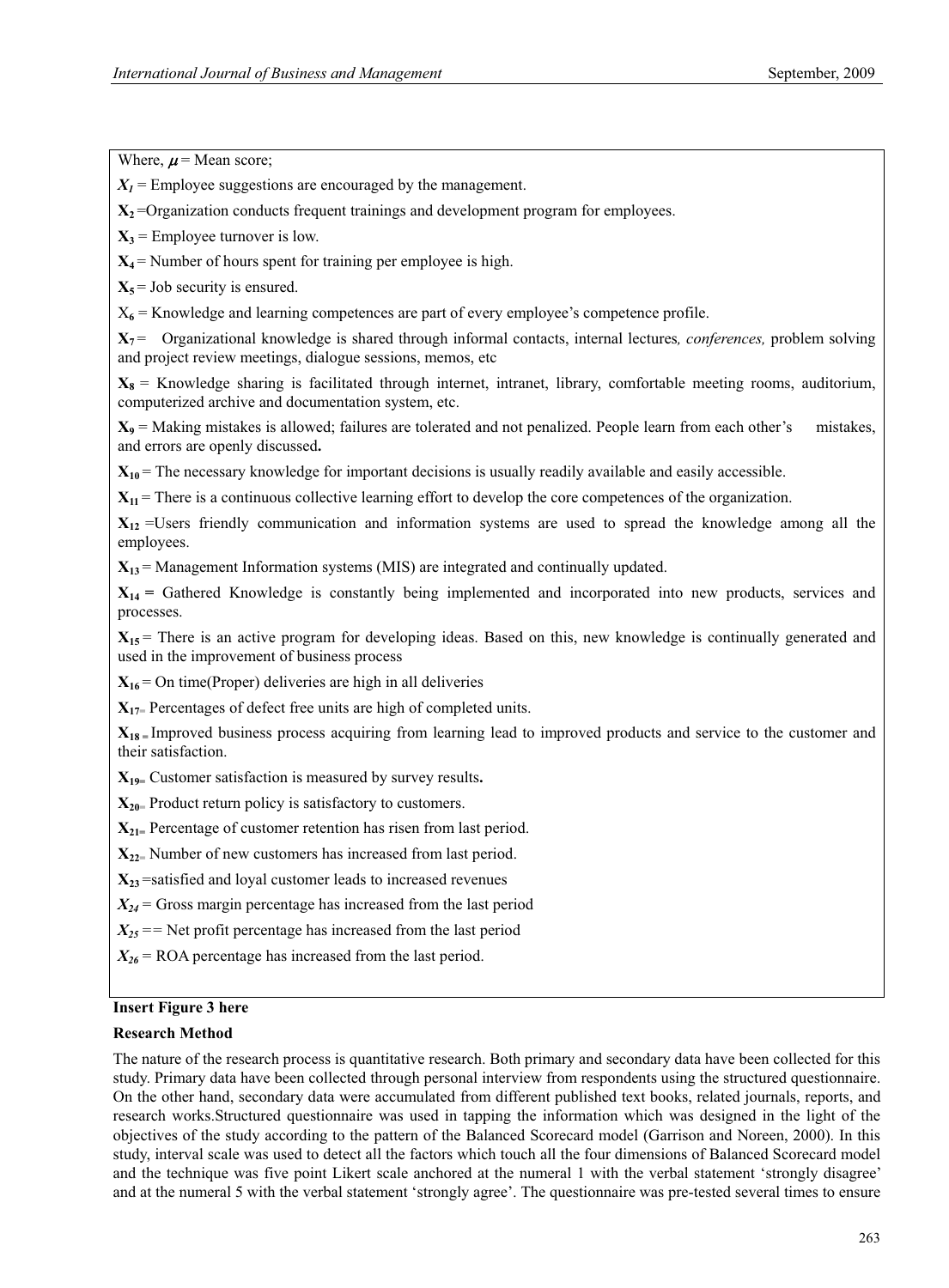that the wording, format, length, and sequencing of questions were appropriate.

In designing the sampling process, the target population includes those sampling elements that are involved with the target company (MNC) and are associated with at least five years. Due to the privacy policy of the study, the name of the company has not been disclosed. As a technique, stratified random sampling (Zikmund, 2003) was applied (as the samples are internally homogeneous and externally heterogeneous) with a view to increase precision by dividing population into strata i.e. customers and employees of the organization. Then sampling elements are selected from each stratum by applying Simple Random Sampling (SRS) procedure. In this case, sample units were 2 and sample size was 60 both for the employees and the customers. Surveys are burdened with problems linked to measurement error and bias, problems that may be aggravated when the survey is written in the respondents' second official language. (The concern of language is, conceivably, less important in the Bangladeshi perspective where fluency in English is very common, especially among top managers due to their high academic background and professional attainment).In the study, the Cronbach's Alpha test had been used in order to assess whether the variables accumulated to calculate the four factors were reliably measured. The results of this test ( $\alpha$ = 0.6104) as shown in Table 1, indicates that all variables are effectively measured since all four factors' Cronbach's Alpha reliability values are above 0.60 (Nunally, 1978 and Bagozzi, 1994).

# Malhotra (2004) states Cronbach's Alpha as:

*…is the average of all possible split-half coefficients resulting from different ways of splitting the scale items. The coefficients vary from 0 to 1 and a value of 0.60 or more indicates satisfactory reliability.* 

To conduct data analysis, at first, all hypotheses under each four perspectives have been tested for their significance by paired comparison t test through SPSS program and then finally the acceptance of a hypothesis has served the basis for further analysis. The data analysis part of the research includes identification of several variables in each four perspectives: Learning and growth perspective (13), Internal business process perspective (4), Customer perspective (5) and Financial perspective (4), then through factor analysis the variables have been rotated and the major variables have been discovered through which significant portion of the changes in each of the perspectives outcome were explained.

#### **Discussion of Empirical results**

#### **Emperical Results of hypotheses testing (One sample T test)**

#### **Learning and growth (Knowledge Management) perspective:**

The result of above hypotheses reveal that hypothesis denoted through  $X_3$ ,  $X_4$ ,  $X_6$ ,  $X_7$ ,  $X_8$ ,  $X_{10}$  are significant and therefore accepted as their derived probability is less than 0.05 (See appendix). However,  $X_1, X_2, X_5, X_9, X_{11}, X_{12}, X_{13}$ , are not accepted as the derived values of these hypotheses (0.081,0.135,0.646,0.684,0.066,0.546 and 0.155) are greater than 0.05. Thus findings reflect that employees turnover is low; Number of hours is spent for training per employee is high; Knowledge and learning competences are part of every employee's competence profile, Organizational knowledge is shared through informal contacts, internal lectures, conferences, problem solving and project review meetings, dialogue sessions, memos, etc; The necessary knowledge for important decisions is usually readily available and easily accessible. However, it is also reflected that employee suggestions are not considered by the top management; The organization does not conduct frequent training and development program for employees; Job security is not ensured; Making mistakes are not allowed; failures are not tolerated and penalized. People learn from each other's mistakes, and errors are not openly discussed; Continuous collective learning effort to develop the core competences of the organization is not available; Users friendly communication and information systems are not used to spread knowledge among all employees And Management information systems (MIS) are not integrated and continually updated.

#### **Internal Business Process perspective:**

The result of above hypotheses reveal that hypothesis denoted through  $X_{14}$ ,  $X_{16}$ ,  $X_{17}$ , are significant and therefore accepted as their derived probability is less than 0.05 (See appendix). However,  $X_{15}$  are not accepted as the derived values of the hypotheses (0.255) is greater than 0.05. Thus findings reflect that gathered knowledge is constantly being implemented and incorporated into new products, services and processes; on time (Proper) deliveries are high in all deliveries; Percentages of defect free units are high of completed units. But in the organization, there is no active program for developing ideas and based on this, new knowledge is continually generated and used in the improvement of business process**.**

#### **Customer Satisfaction perspective :**

The result of above hypotheses reveal that hypothesis denoted through  $X_{18}$ ,  $X_{20}$ ,  $X_{21}$ ,  $X_{22}$ , are significant and therefore accepted as their derived probability is less than 0.05 (See appendix). However,  $X_{19}$  are not accepted as the derived values of the hypotheses (0.077) is greater than 0.05. Thus findings reflect that Improved business process acquiring from learning lead to improved products and service to the customer and their satisfaction; Product return policy is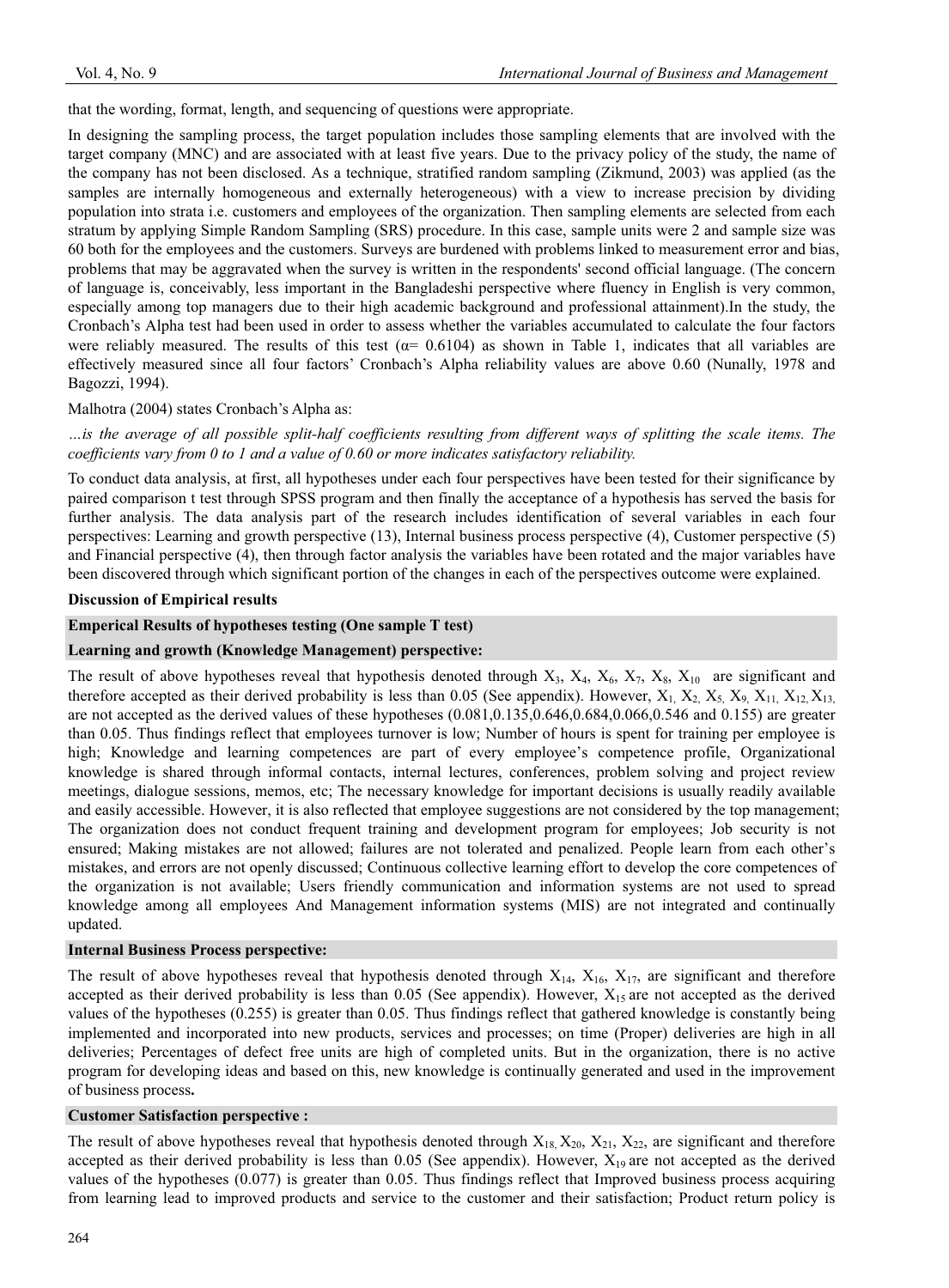satisfactory to customers; Percentage of customer retention has risen from last period; Number of new customers has increased from last period.However, in this organization, Customer satisfaction is not measured by survey results.

# **Financial perspective:**

The result of above hypotheses reveal that hypothesis denoted through  $X_{23}$ ,  $X_{24}$ ,  $X_{25}$ ,  $X_{26}$ , are significant and therefore accepted as their derived probability is less than 0.05 (See appendix). Thus findings reflect that satisfied and loyal customers lead to increased revenues; Gross margin percentage has increased from the last period; Net Income percentage has increased from the last period; ROA percentage has increased from the last period.

# **Results of factor analysis**

Factor analysis was performed with the primary goal of data reduction and data summerization.The principal components method, using varimax rotation, reduced the 26 explanatory variables to 4 factors. [Malhotra, 2004]. For the sake of convergent validity, 0.4 was used as a factor loading cut-off point. Factors including less than two items were eliminated. [Jabnoun, 2003]. A principal components analysis (PCA) with varimax rotation was performed for four broad measures to determine their groups. However, prior to performing PCA, the suitability of data for factor analysis was assessed dully. An inspection of the correlation matrix revealed the presence of many coefficients of 0.30 and above, signifying that factor analysis is considered appropriate (Pallant, 2001). The Bartlett Test of Sphericity and Kaiser-Meyer-Olkin (KMO) were also used to assess the factorability of the data. The results indicate that the Bartlett Test of Sphericity (Bartlett, 1954) reached statistical significance (Chi-Square = 929.65,  $p < .01$ ) and the Kaiser-Meyer-Olkin (KMO) Measure of Sampling Adequacy was 0.76, exceeding the recommended value of 0.60 (Kaiser, 1974). These results suggest that the factorability of the data is considered appropriate.

Interpretation of the factor loading matrix was straightforward. The factors are extracted in such a way that the first factor accounts for the highest variance in the data, the second the next highest and so on. Each table lists the factors in the order in which they were extracted. Therefore, Factor analysis has guided us to identify the variables which have high degree of involvement to the Balanced Scorecard as well as the variables which are comparatively less prominent in this regard [Malhotra, 2004].

# **Learning and growth (Knowledge Management ) perspective**

From factor analysis under varimax rotation, five factors have been extracted under learning and growth perspective.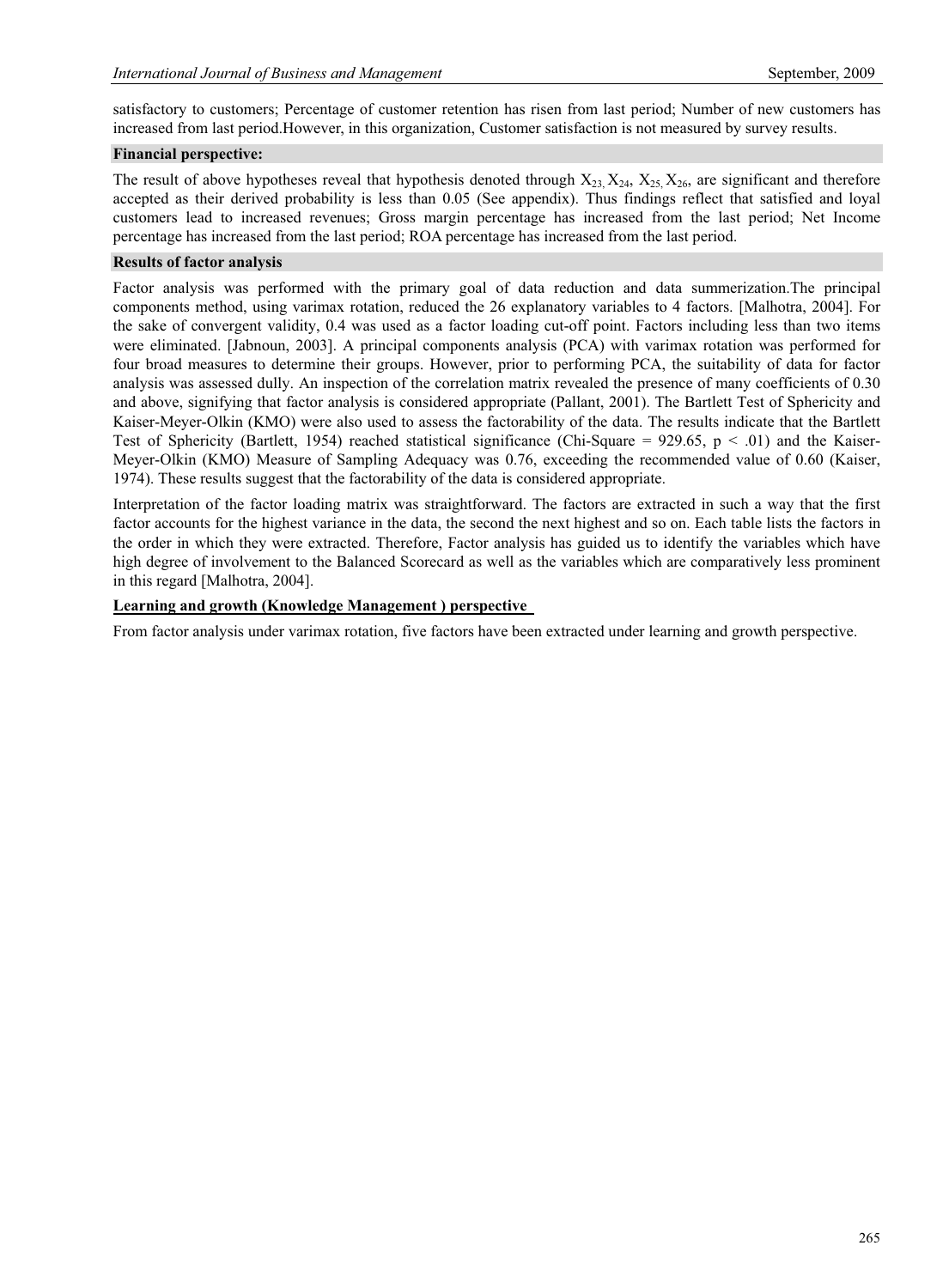| <b>Factor</b>      | <b>Factor Interpretation (%</b><br>variance explained | Loading                   | Variables included in the factor                            |
|--------------------|-------------------------------------------------------|---------------------------|-------------------------------------------------------------|
| $F_I$              | Training and job security<br>(17.237%)                | 0.842                     | Mistakes, failures are allowed                              |
|                    |                                                       | 0.609                     | Knowledge is shared through various forms                   |
|                    |                                                       | $-.694$<br>$\overline{0}$ | Users' friendly Communication system.                       |
|                    |                                                       | $0 - 629$                 | Management Information Systems (MIS)                        |
| F <sub>2</sub>     | Train ing hour<br>$(16.146\%)$                        | $\mathbf{0}$<br>.941      | Training hour per employees                                 |
|                    |                                                       | 0.868                     | Knowledge<br>sharing is facilited through various<br>forms. |
|                    |                                                       | 0.570                     | Frequency of training and development programs.             |
| $F_3$              | Forms of knowledge                                    | .903<br>$\overline{0}$    | Employees turnover                                          |
|                    | shared<br>(15.776%)                                   | 0.896                     | Knowledge<br>sharing is facilited through various<br>forms  |
| $F_4$              | Core competance                                       | $\mathbf{0}$<br>.903      | Knowledge and learning as a core competance                 |
|                    | (15.776%)                                             | 0.848                     | Suggestion from employees'                                  |
| $\boldsymbol{F_5}$ | Job secuirity<br>(15.776%)                            | .758<br>$\overline{0}$    | Job secuirity.                                              |
|                    |                                                       | 0.744                     | Collective<br>learning efforts for core competence          |

[Table 3]

In all, the five factors explained 83.386 percent of the total variance of the learning and growth (Knowledge Management) perspective. The factor "Information readily avaiable" was eliminated (.926) because it included only one items with factor loading of 0.4 or above (Nunally, 1978)

# **Internal busniness Process perspective**

 From factor analysis under varimax rotation, two factors have been extracted under internal business process perspective. [Table 6 and Table 7]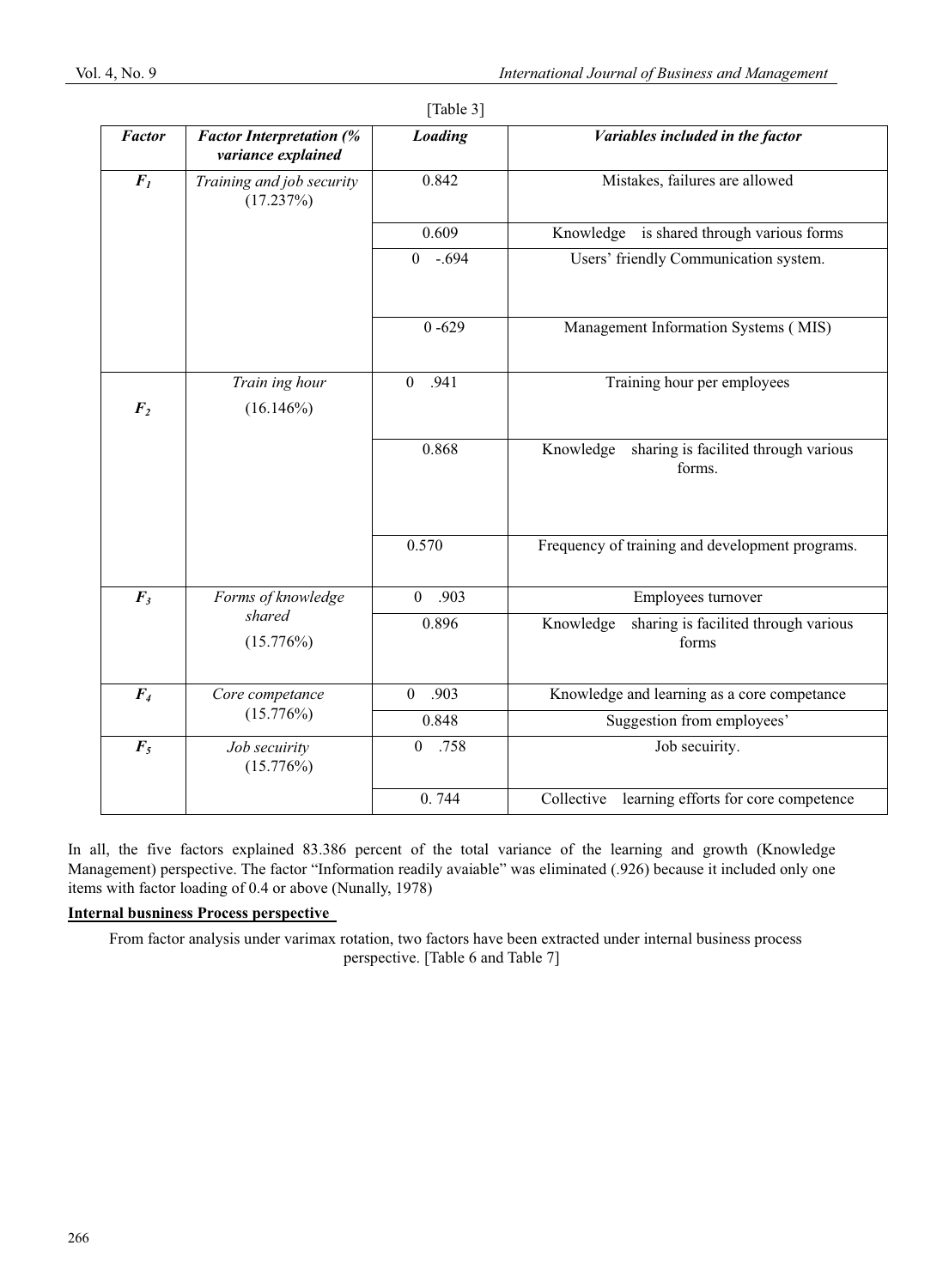| <b>Factor</b>      | <b>Factor Interpretation</b><br>(% variance<br>explained | <b>Loading</b> | Variables included in the<br>factor         |
|--------------------|----------------------------------------------------------|----------------|---------------------------------------------|
| $\boldsymbol{F}_t$ | New ideas for<br>product                                 | .834<br>0      | Implementation of<br>gathered knowledge     |
|                    | $(36.886\%)$                                             | 0.784          | Active programe for<br>generating new ideas |
| $\bm{F}_{2}$       | Zero-defects<br>policies                                 | 0.820          | of defects<br>Percentage<br>free units      |
|                    | (27.777%)                                                | 0.620          | On time delivery                            |

In all, the two factors explained 64.663 % percent of the total variance of the Internal business perspective.

# **Customer satisfaction perspective**

From factor analysis under varimax rotation, two factors have been extracted under customer satisfaction perspective. [Table 5]

| <b>Factor</b>  | <b>Factor Interpretation</b><br>(% variance<br>explained | Loading | Variables included in the<br>factor                               |
|----------------|----------------------------------------------------------|---------|-------------------------------------------------------------------|
| $F_I$          | Customer oriented<br>return policy                       | 0.767   | Satisfactory product return<br>policy                             |
|                | $(38.599\%)$                                             | 0.730   | Customer retention                                                |
|                |                                                          | 0.697   | Increasing of new<br>customer                                     |
|                |                                                          | 0.568   | Customer Survey.                                                  |
| F <sub>2</sub> | Customer survey<br>$(25.110\%)$                          | 0.901   | Improved product and<br>service from improved<br>buisness process |
|                |                                                          | 0.498   | Customer Survey.                                                  |

In all, the two factors explained 63.709 % percent of the total variance of the customer satisfaction perspective **Financial perspective** 

From factor analysis under varimax rotation, two factors have been extracted under financial perspective. [Table 6]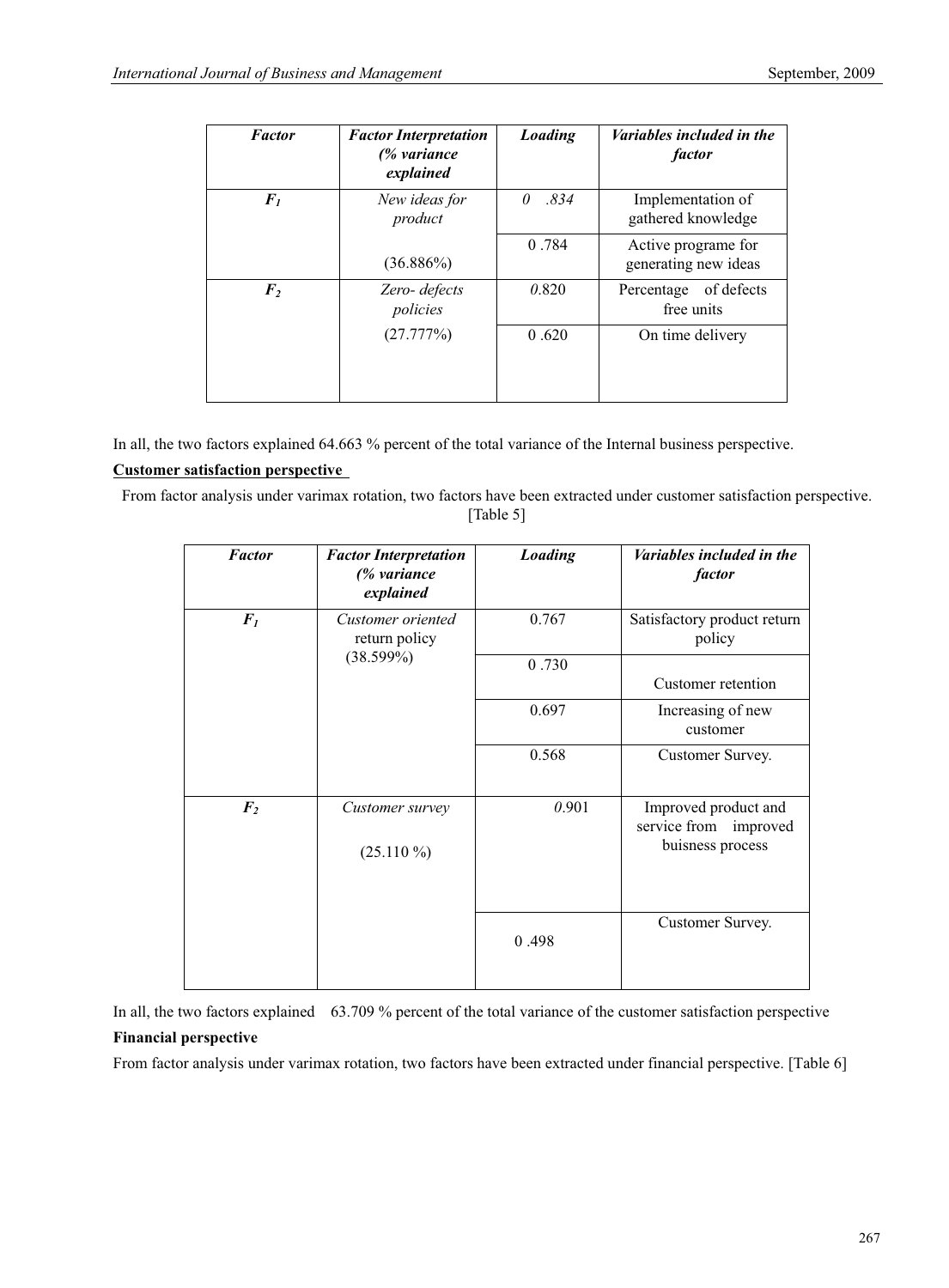| <b>Factor</b> | <b>Factor Interpretation</b><br>(% variance<br>explained | Loading | <i>Variables included in the</i><br>factor |
|---------------|----------------------------------------------------------|---------|--------------------------------------------|
| $\bm{F}_I$    | ROA                                                      | 0.817   | Perecentage of ROA                         |
|               | (30.785%)                                                | 0.727   | Increased<br>revenue                       |
| $\bm{F}_2$    | Net Income                                               | 0.793   | Gross Profit Perecentage                   |
|               | (29.531%)                                                | 0.734   | Net Profit Percentage                      |

In all, the two factors explained 60.315% percent of the total variance of the financial perspective.

Revised model of Balanced Scorecard:



# **Sources: Author's own compilation after using statistical tool.**

This revised model of Balanced Scorecard outlines the key factors of each of the four perspectives. This model has been developed based on the basic model of Balanced Scorecard (given earlier). Here, the elements of the basic model have been lessened down by use of *factor analysis.* The thirteen variables of Learning and growth perspective have been factored and the five key variables are identified after the analysis which are *Training and job security* , *Training hour , Form of knowledge shared, Core competance, Job security.* The revised two variables of Internal business process include *new ideas for products,* and *Zero – defects product* which have been drawn from four primary variables. The factor analysis has led to two major components of customer perspective; they are *Customer oriented return policy* and *customer survey*. Lastly, the four variables of financial perspective have been rotated through factor analysis and have resulted in two major variable which are *Net income and ROA.*

# **Some comments in the light of findings**

Kaplan and Norton distinguish Financial, Internal, Customer, and Learning and Growth perspectives on organizational processes essential to an overall strategy. Looking at the original Kaplan and Norton implementation, Knowledge Management clearly fits within, if it does not define, the Learning and Growth aspect of their framework. If this is true, Knowledge Management outputs will impact on other processes. This is one reason why the significance in measuring knowledge management benefits or costs to other processes in organizations is an important area for extending the present Kaplan and Norton work (Firestone and Joesph, 1998).

In order to establish a BSC in a profit-oriented organization the first step is to devise a strategic blueprint for the organization for which the mission and activities of the organization should be strategically confederated. The strategic map should initiate with the aspect of learning and growth. From the detailed discussion of knowledge management (made at the inception of the paper), and from the empirical findings it can be summarized that it is a process which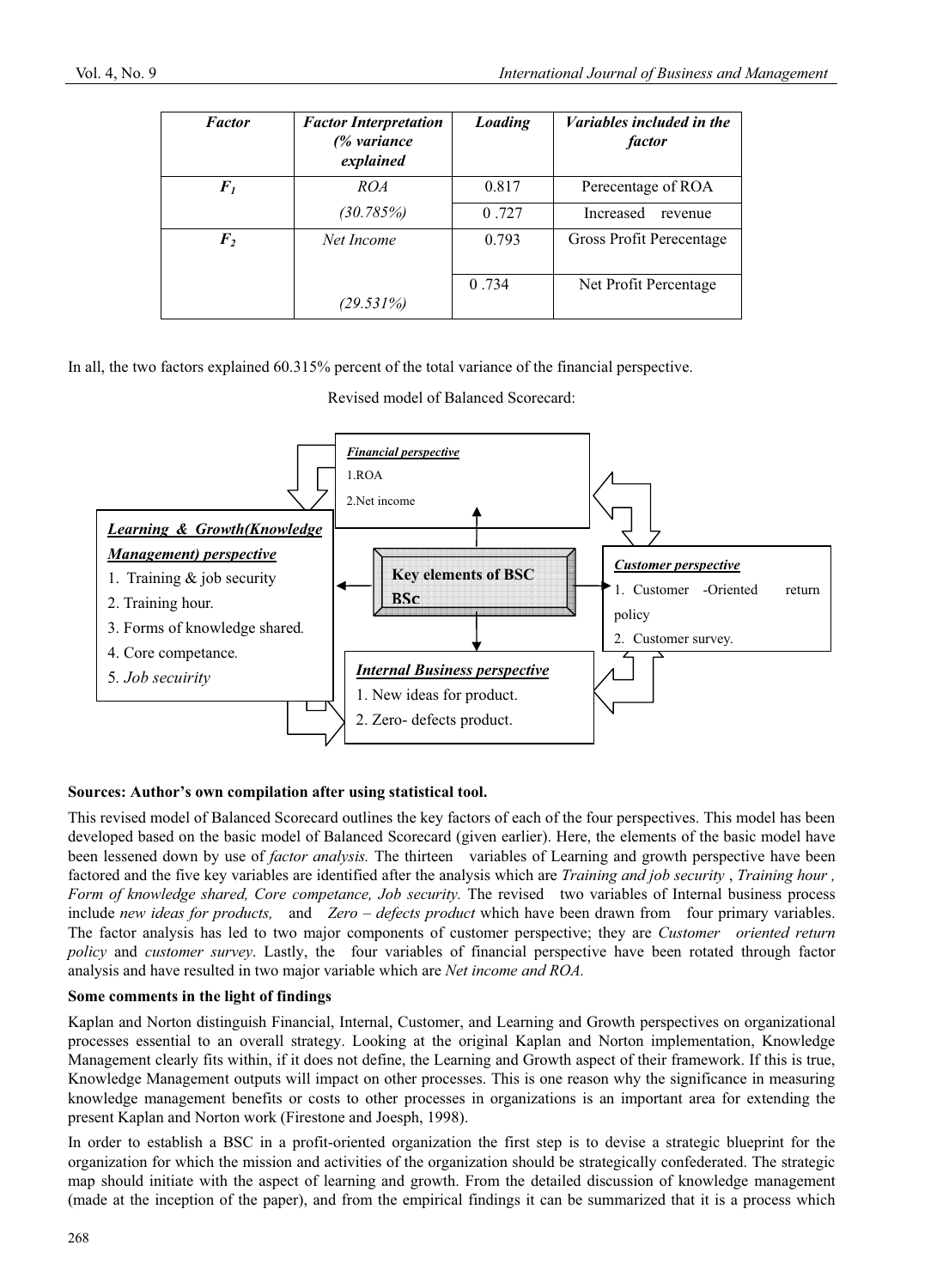involves transforming the raw data (collected from both internal and external sources) into information and then again transfiguring this information into knowledge by use of human intuition and experience. To transform the information into knowledge, other than human insight and maturity, organizational support and capability (like policy and strategy inclination, manpower maturation  $\&$  human empowerment capability, technological  $\&$  information capability) are also needed. There should be a knowledge culture that will ensure creation and exchange of knowledge. This ultimate knowledge management will lead to a proper learning and growth of an organization on the ground that through knowledge, employees will acquire the skills and formulate and implement new options timely, accurately and efficiently. Thus, they will be competent to reconstruct the business process when needed according to the contemporary need of the market. This modernistic organized set up of the internal business process will satisfy the customers at a greater extent as new options and conveniences will be serviceable to the customers. This customer satisfaction will lead to a superior financial accomplishment with an increased sale leading to an augmented contribution margin and thus a heightening profit. (Figure 4)

# **Insert Fugure 4 here**

#### **Conclusion and Recommendations and Limitation of the study.**

The paper attempts to connect Learning and Growth under knowledge management approach with BSC in Multinational organization of Bangladesh and to establish the fact that the success of knowledge management can be measured by Balanced Scorecard. The findings address that management experts of MNC have the same opinion that learning and growth is the key to strategic success, the foundation for the future. Empirical data from our survey results document that learning and growing organization is one in which knowledge management activities are deployed and expanded with a view to leverage the creativity of all the people in the organization The result also evidenced that BSC, as a strategic performance measurement tool helps in strategic management by linking some strategically significant, relevant and interrelated measures or indicators with organizational emphasis on knowledge and learning initiatives . In Figure 4, it has been revealed that how a proper and effective knowledge management process leads to cause and effect relationship of a BSC and produce the financial success of the organization. Thus it is inferred that whether appropriate knowledge management is done in the organization or not can be revealed through the indicators of BSC. Based on our findings following recommendations are drawn.

(1) The firm under study necessitates concentrating not only to rise in Net Income from the previous year but also rise in some other financial measures.

(2) Employees are to be given much flexibility to suggest in any types of problem solving provided they are knowledgeable in their own area.

(3) Continuous efforts are to be taken to upgrade customer relationship management through which organizational growth level will be exposed to the stakeholders group.

(4) Organization should be alert and should take required measure such as creating a healthy atmosphere for working, building solid place for showing the level of individual creativity, performance based bonus system and other promotional systems to stop employees' turnover which are indispensable for organization's smooth functioning.

(5) Regular in house and out door trainings and development programs has to be arranged to ensure the real knowledge flow and to update knowledge throughout the every segment of the organization.

(6) Users- friendly Information and communication system are to be used in order to amplify knowledge in every segment of the organization.

(7) Proper care must be taken to update Management Information System (MIS) which is believed as a solid centre for knowledge gathering, knowledge sharing, and knowledge exchange.

(8) Friendly learning and growth environment are to be formed where employees' will learn with no panic and not in a demoralized manner.

(9) For picking up the level of customer satisfaction regular customer survey must be conducted so that their perception about the product, their complaint can be heard and some suggestion can be sought which would ultimately be incorporated in complying companies' policy "customer care".

(10) Active program can necessarily be on track by the organization for continuous development of new idea derived from knowledge and growth which can easily be used for new product introduction, improving process, and services.

We believe that our findings are important for several reasons. The first reason is that we used the BSC framework as a general structure model with a link to knowledge management to establish the linkage of knowledge management parameters with financial performance. Our conclusion supports the lead- lag relationship evidenced from our empirical study. Thus if a company actually starts learning and growth initiative through knowledge management approach, if the company actually applies a BSC model successfully, more systematically monitor it, assess its contribution to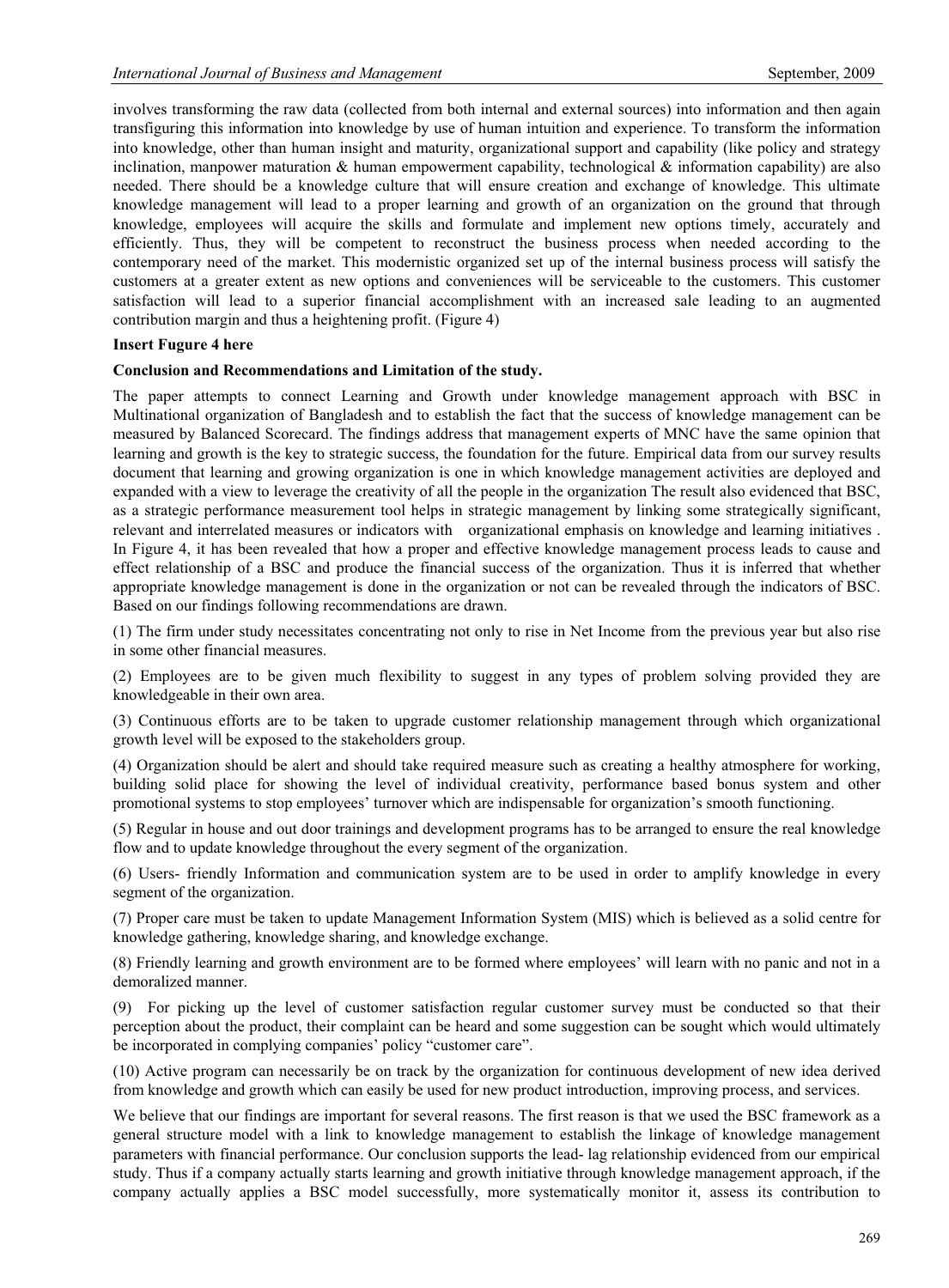performance and apply those measures properly, it will better suit with its profile. The second reason is that the firm under the study is a multinational organization and if an ultimate financial success of the organization is a result of the interrelated perspectives initiated with a good knowledge management practice and then leading to other perspectives of the BSC, it can be said that proper knowledge management practice is made when the indicators of BSC show satisfactory results. Thirdly ,managers can track measures as they work toward their objectives, and measurement metrics aid in showing how to build internal capacity, such as human capital, knowledge, and a knowledge culture. Besides a metrics frame work keeps measures from being ad hoc, providing a reference point for Knowledge management measurement after its implementation.

Nonetheless, the study itself is not free from certain shortcomings. The findings of the study must be interpreted with cautions as we applied knowledge management practices with linkage to BSC model only to one MNC. So generalization of results mentioned in the paper in other situation such as service concern or local manufacturing industries must be done carefully. Future research agenda can be set up to see the impact of knowledge management on those industries. A second limitation of this study is small sample size. Last of all, another lack of the current study is that the survey methodology basically measures belief rather than actions.

#### **References**

Aidemark, L.G. (2001). The Meaning of Balanced Scorecards in the Health Care Organization. *Financial Accountability & Management*, Vol. 17 (1), February, 23- 40.

Akhter, S. H. (2003). Strategic Planning, Hyper Competition and Knowledge Management. *Business Horizons, (*January- February). 19-24.

Atkinson, A. A., Banker, R. D., Kaplan, R. S. and Young, S. M. (1997). *Management Accounting,* NJ, Prentice-Hall.

Atkinson, A.A. Balakrisliman, R., Booth, P., Cote, J.M., Groot, T., Malmi, T., Roberts, H., Uliana, E, and Wu, A. (1997). New Dimensions in Management Accounting Research, *Journal of management Accounting Research,* Vol.9, 80-108.

Awad, E. M. and Gliaziri, H. M. (2004). *Knowledge Management,* Pearson Education Singapore Pvt. Ltd, (Indian Branch), India.

Bagozzi R.P. (1994). Measurement of Marketing Research: Basic Principles of Questionnaire Design in R.P. Bagozzi (Ed.), *Principles of Marketing Research*, Oxford: Blackwell.

Boisot, M. (1998). *Knowledge Assets*, Oxford, ISBN 0-19-829086-1.

Berdlow, L. and Lane. H. W. (2003). International Joint Ventures: Creating Value through Successful Knowledge Management. *Journal of World Business,* Vol. 38, 15-30.

BMLConsulting and Griffith University School of Management. (2002). Knowledge Management Research Report ,2002 - Queensland.

Chow, C. W., Haddad, K. M., and Williamson, J. E. (1997). Applying Balanced Scorecard to Small companies, *Management Accounting,* Vol 79 (2), 21-22.

Civi.Emin. (2004). Knowledge Management as a Competitive Asset: a Review of originally published in the *Journal of Marketing Intelligence & Planning*, Vol. 18 (4), Michigan, USA**.**

Drucker, Peter F. (1995). *Managing in a Time of Great Change*. New York: Truman Talley Books/Dutton.

David, F. R. (1999). *Strategic Management: Concepts and* Cases, 7th Edition, Prentice Hall International, Inc., New Jersey.

Davenport, T. and Prusak, L. (1997). *Working Knowledge*, Harvard 1998, ISBN 0-87584-655-6.

Davis, M. (2002). Knowledge Management - Re-valuing the Business, found in Knowledge point Ply LTD's official web site.

Desouza, K. C. (2003). Knowledge Management Barriers: Why the Technology Imperatives Seldom Works, *Business Horizons,* (*January*-February), 25-29.

Drucker, P. F. (1992). Be Data Literate- Know what to Know, *Wall Street Journal, (*December). 22.

Firestone, Joesph. (1998). Knowledge Management Metrics Development: A Technical Approach, Executive Information Systems, Inc. White Paper No. 10, June. [Online] Available: http://www.dkms.com/KMMeasurement.html

Hoque, Z., Mia, L. and Alam, M. (1997). Competition, New Manufacturing practices, Changes in MAS and Managerial choice of the "Balanced Scorecard" approach to performance measures: An empirical investigation, Paper presented at the European Accounting Association Annual Congress in Greece.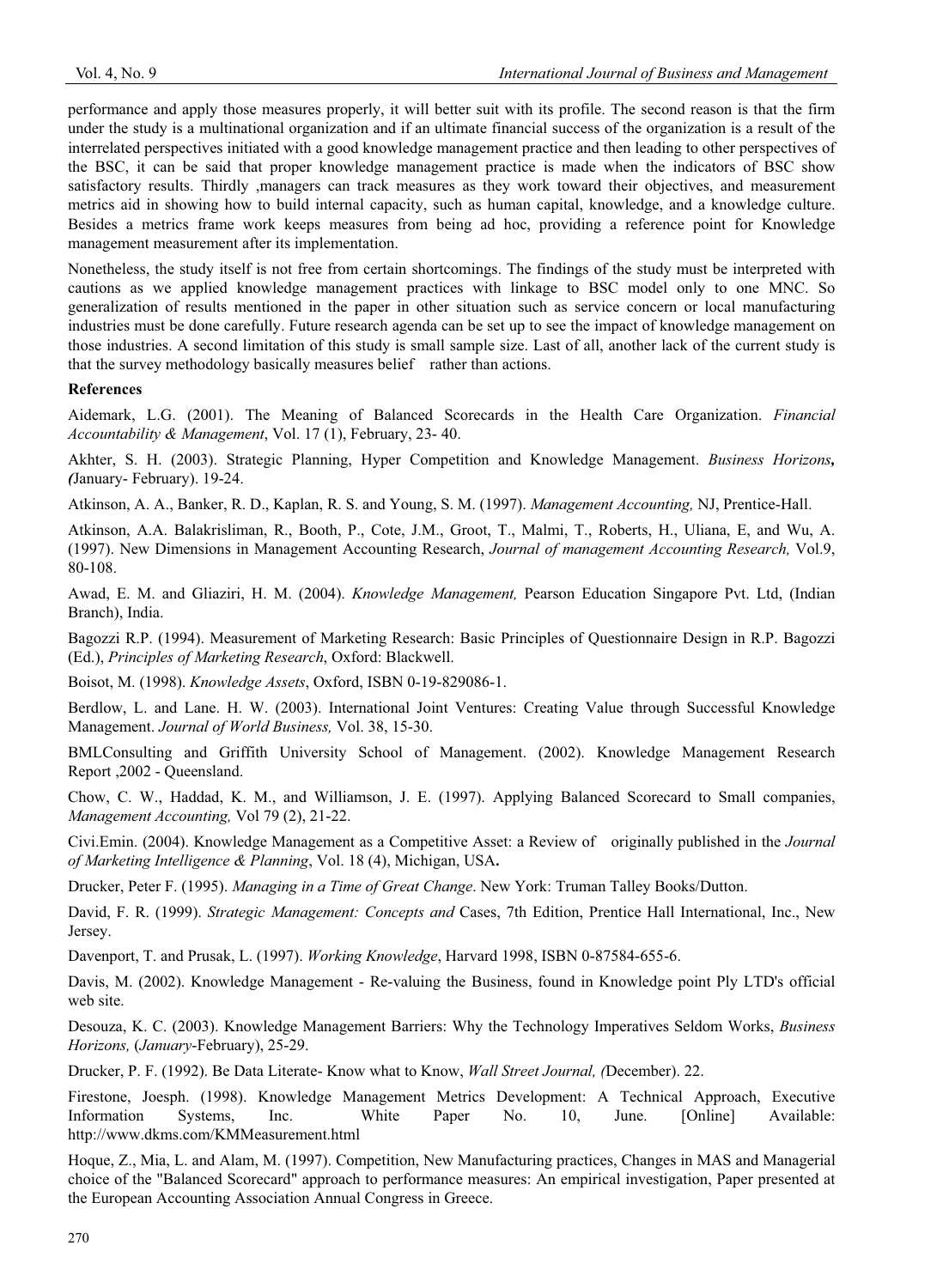Garrison H. Ray, Noreen W. Eric. (2000). *Management Accounting,* 9th edition, Mc. Graw- Hills, New York, NY.

Hoque, Z. and W. James. (2000). Linking Balanced Scorecard measures to size and market factors: Impact on organizational performance. *Journal of Management Accounting Research*, Vol. 12, 1 -17.

Hoque, Z. (2003). *Strategic Management Accounting: Concepts, Processes and Issues,* 2nd Edition, Spiro Press, USA.

Ishtiaque.A.N.A, Khan. Md. H.U.Z,. Akter. S, Fatema K Z. (2007). Perception Analysis of Balanced Scorecard –An Application over a Multinational Corporation of Bangladesh. *Dhaka University Journal of Business Studies*, Vol. 28 (2), pp.235-270, ISSN -1682-2498.

Jabnoun N, Chaker M. (2003). Comparing the Quality of Private and Public Hospitals, Managing service quality Vol. 13(4), 290-299.

Kaplan, R. S. (1992). Measuring Manufacturing Performance: A new Challenge for Management Accounting Research, *Accounting Review,* Vol. 28(4), 686-705.

Kaplan, R.S. and Norton, D.P. (1996). *The Balanced Scorecard: Translating Strategy, into Action. Harvard Business*  School Press, Boston.

Kaplan. R.S. and Norton, D.P. (1996). Linking Balanced Scorecard to Strategy, *California. Management Review,* Fall, 59.

Kaplan, R.S and Atkinson, A. A. (1998). *Advanced Management Accounting,* 3rd edition, Pearson Education Asia, Singapore.

Kald, M. and Nilsson, F. (2000). Performance Measurement at Nordic Companies. *European Management Journal,*  Vol. 1, 113-127.

Kaiser, H. (1974). An index of factorial simplicity, *Psychometrika.* Vol. 39, pp. 31-36.

Kabir A. A.K.M. (2005) .Balanced Scorecard (BSC) – A Tool for the Management. *The Bangladesh Accounting.*  March-April.

Letza, S. R. (1996). The design and implementation of Balanced Business Scorecard: An Analysis of Three Companies in Practice, *Business Process Reengineering & Management Journal,* Vol. 2 (3), 54-76.

Malmi, T. (2001). Balanced Scorecard in Finnish Companies: a Research Note. *Management Accounting Research,*  Vol. 12 (2), 207-220.

Myers, P. S. (1996). Knowledge Management and Organizational Design: An Introduction. In Myers, P. S. (ed.), *Knowledge Management and Organizational Design,* Butterworth-Heinernann, Boston, 1-6.

Malhotra, K, Naresh. (2004). Marketing Research , 4<sup>th</sup> edition, Pearson Education, India.

Nunally, C.J. (1978). *Psychometric Theory,* McGraw- Hill, New York, NY.

Ogundipe, E. (2003). The Balanced Scorecard- A Simple Perspective, *Management Accounting Research,* Vol. 12, 155-157

Otley.D. (1994). Management Control in Contemporary Organizations: Towards a Wider Framework, *Management Accounting Research,* Vol.5, 289-299.

Pallant, J. (2001) . *SPSS Survival Manual* , 1st ed. Allen & Unwin, Australia.

Silk, S. (1998). Automating the Balanced Scorecard, *Management Accounting,* May, 38-44.

Rampersad, H.K. (2001). *Total Quality Management; An executive guide to Continuous Improvement,* Springer-Verlag, New York, (February)

Rampersad, H.K. (2002). Total Performance Scorecard; een speurtocht naar zelfkennis en competentieontwikkeling van lerende organisaties, Scriptum Management, Schiedam, (September).

Stephens, D. (2000). Knowledge Management in the APS: A Stock take and a Prospectus. [Online] Available: www.intellcap.com.au

Tiwana, A. (2000). *The Knowledge Management Toolkit,* Prentice Hall, NJ.

Zander, U. and Kogut, B. (1992). Knowledge of a firm: Combinative Capabilities and the Replication of Technology. *Organization Science,* 3(3), 383-397.

Zikmund G. William. (2003). *Business Research Methods*,  $7<sup>th</sup>$  edition, 389.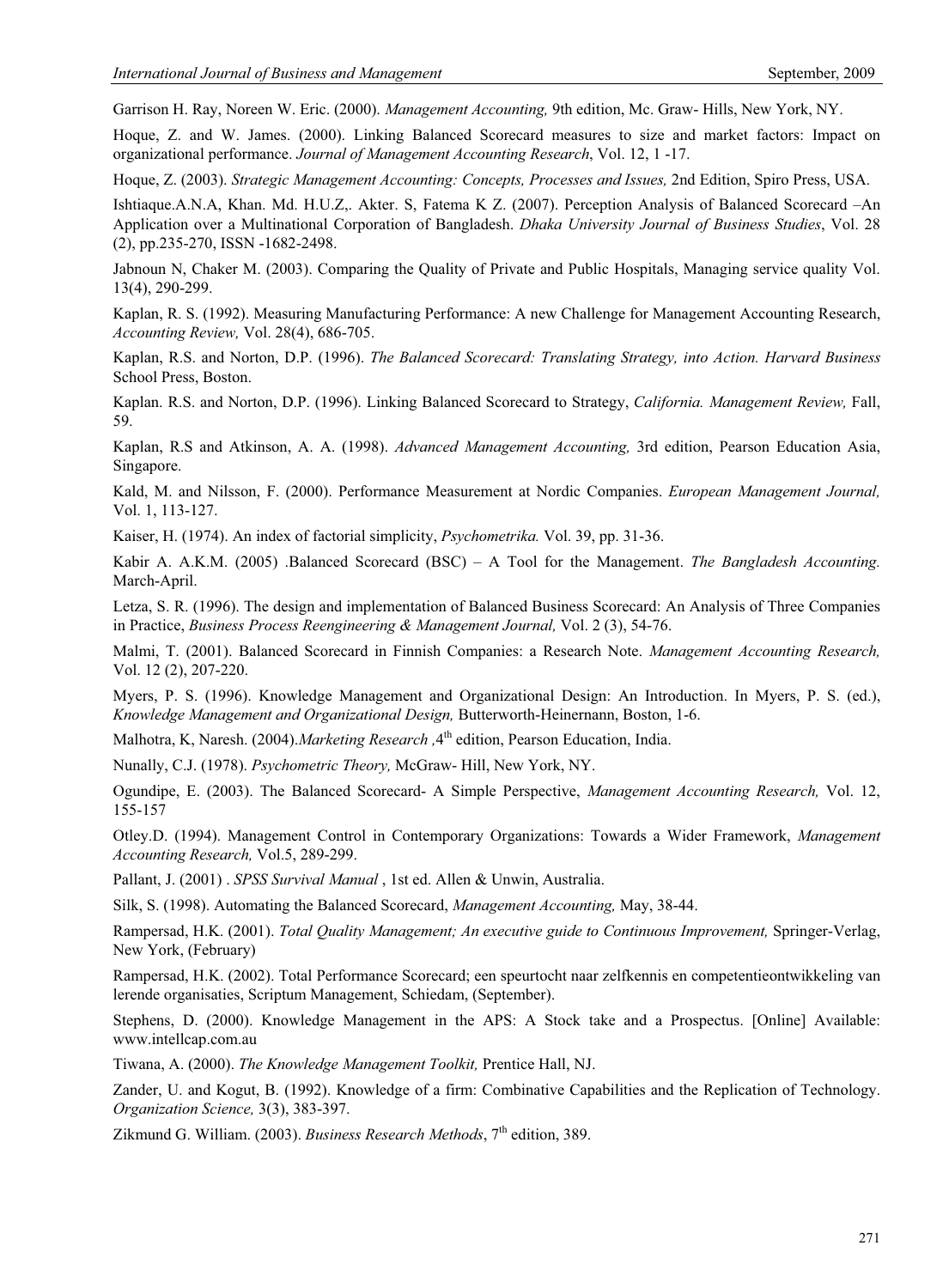# Table 1. Method 2 (covariance matrix) will be used for this analysis \*\*\*\*\*\*

# **RELIABILITY ANALYSIS - SCALE (ALPHA)**

|     |                                 | Mean   | Std Dev | Cases |
|-----|---------------------------------|--------|---------|-------|
|     |                                 |        |         |       |
| 1.  | SUGGES                          | 3.2931 | 1.4019  | 58.0  |
| 2.  | <b>TRAING</b>                   | 2.7759 | 1.0267  | 58.0  |
| 3.  | <b>TURNOVER</b>                 | 2.6724 | 1.0494  | 58.0  |
| 4.  | <b>HOURS</b>                    | 2.4138 | 0.7501  | 58.0  |
| 5.  | <b>SECURITY</b>                 | 2.9138 | 1.1283  | 58.0  |
| 6.  | <b>COMPETEN</b>                 | 3.8276 | 0.9936  | 58.0  |
| 7.  | <b>INFORMAL</b>                 | 3.8621 | 0.6609  | 58.0  |
| 8.  | <b>INTERNET</b>                 | 3.7069 | 0.9913  | 58.0  |
| 9.  | <b>MISTAKE</b>                  | 3.0517 | 0.9629  | 58.0  |
| 10. | $\operatorname{NECE}$           | 3.3966 | 1.1689  | 58.0  |
| 11. | <b>COLLECTI</b>                 | 2.7241 | 1.1207  | 58.0  |
| 12. | <b>USERS</b>                    | 2.8793 | 1.0609  | 58.0  |
| 13. | <b>MIS</b>                      | 3.1897 | 1.1766  | 58.0  |
| 14. | <b>PRODUCT</b>                  | 3.2759 | 1.1207  | 58.0  |
| 15. | <b>ACTIVE</b>                   | 3.1034 | 1.0872  | 58.0  |
| 16. | <b>PROPER</b>                   | 3.5862 | 0.9918  | 58.0  |
| 17. | <b>DEFECT</b>                   | 3.6724 | 1.0155  | 58.0  |
| 18. | <b>PROCESS</b>                  | 3.4483 | 1.2019  | 58.0  |
| 19. | <b>C.SATIS</b>                  | 3.3103 | 1.4413  | 58.0  |
| 20. | P.RTN                           | 3.6724 | 1.0824  | 58.0  |
| 21. | <b>C.RETENT</b>                 | 3.9138 | 0.8010  | 58.0  |
| 22. | NEW.CU                          | 3.7069 | 1.1240  | 58.0  |
| 23. | <b>REVENUES</b>                 | 3.8621 | 1.0336  | 58.0  |
| 24. | $\mbox{GM}$                     | 3.5862 | 1.1703  | 58.0  |
| 25. | $\ensuremath{\text{NP}}\xspace$ | 4.2069 | 0.8738  | 58.0  |
| 26. | ROA                             | 4.0690 | 0.9887  | 58.0  |
|     |                                 |        |         |       |
|     |                                 |        |         |       |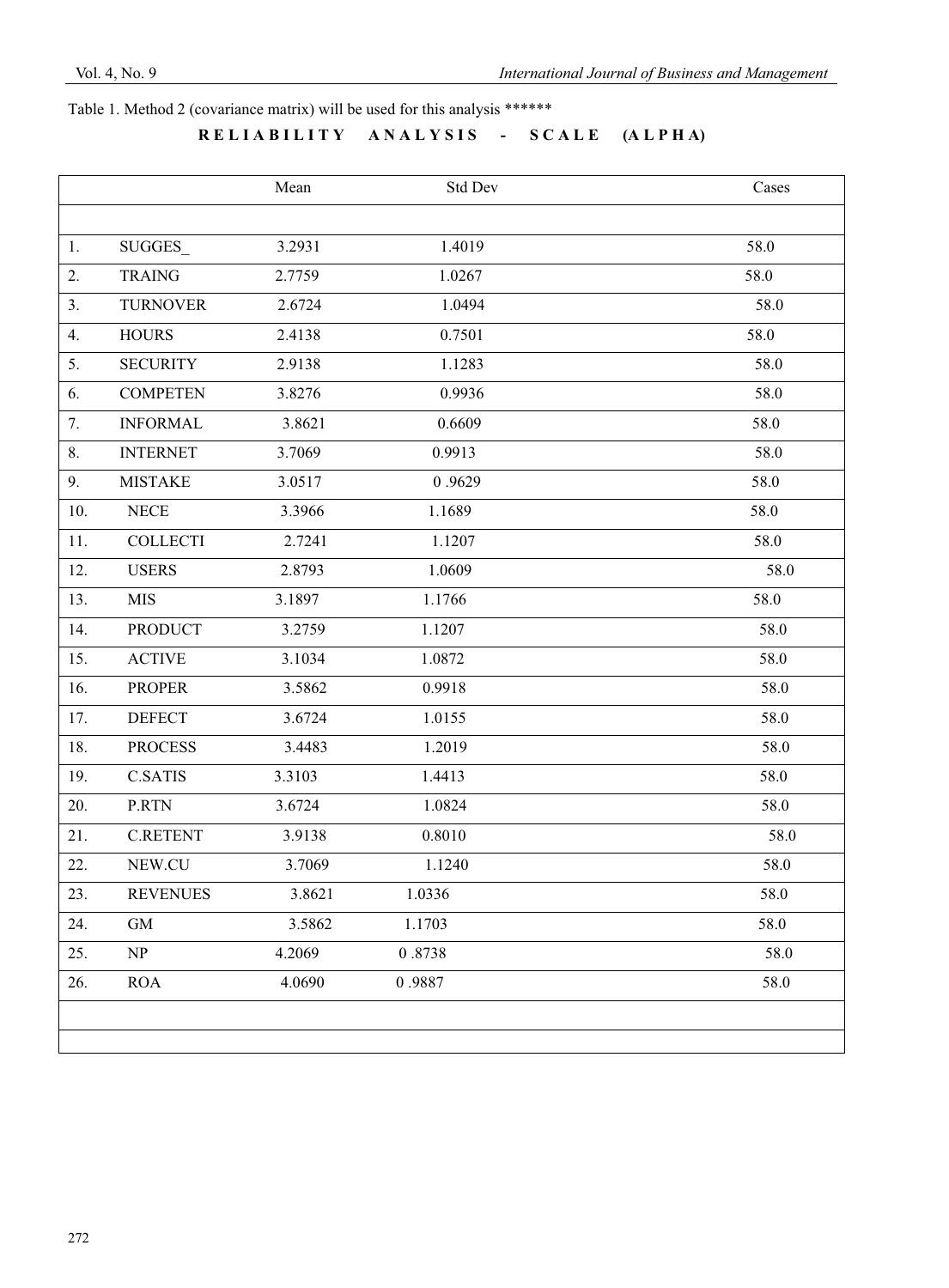N of Cases  $= 58.0$ 

|                |                 |               |                 | No of  |                   |       |         |
|----------------|-----------------|---------------|-----------------|--------|-------------------|-------|---------|
| Statistics for |                 | Mean Variance |                 |        | Std Dev Variables |       |         |
| Scale          | 88.1207 71.7922 |               |                 | 8.4730 | -26               |       |         |
| Item Means     |                 | Mean          | Minimum Maximum |        |                   | Range | Max/Min |
|                |                 |               |                 |        |                   |       |         |

R E L I A B I L I T Y A N A L Y S I S . S C A L E (A L P H A)

Reliability Coefficients 26 items

Alpha = .6104 Standardized item alpha = .6132

Table 2. One-Sample t Test of Learning and growth, Internal Business Process, Customer satisfaction and financial perspective

| Learning<br>growth<br>and<br>perspective                                                                                                                                                                  | Value<br><b>Test</b><br>$= 0.3$ |    |                      |                           |                                                        |               |  |
|-----------------------------------------------------------------------------------------------------------------------------------------------------------------------------------------------------------|---------------------------------|----|----------------------|---------------------------|--------------------------------------------------------|---------------|--|
|                                                                                                                                                                                                           |                                 | df | Sig.<br>$(2-tailed)$ | Mean<br><b>Difference</b> | 95% Confidence<br>Interval of the<br><b>Difference</b> |               |  |
|                                                                                                                                                                                                           |                                 |    |                      |                           | Lower                                                  | Upper         |  |
| Suggestion from employees 1.773<br>are encouraged by the top<br>management                                                                                                                                |                                 | 59 | .081                 | 32                        | $-4.08E - 02$                                          | .67           |  |
| Organizations<br>conduct<br>frequent<br>training<br>and<br>development<br>program<br>for<br>employees                                                                                                     | $s - 1.516$                     | 59 | 135                  | .20                       | $-0.46$                                                | 6.40E-02      |  |
| Employee turnover is low                                                                                                                                                                                  | $-2.337$                        | 59 | 023                  | .32                       | .59                                                    | $-4.56E - 02$ |  |
| Number of hours spent for 5.543<br>training per employee is high                                                                                                                                          |                                 | 59 | .000                 | $-55$                     | $-0.75$                                                | .35           |  |
| Job security is ensured                                                                                                                                                                                   | .462                            | 59 | 646                  | $-6.67E - 02$             | $-0.36$                                                | 22            |  |
| Knowledge<br>and<br>learning $6.606$<br>competences are part of every<br>employees competence profile                                                                                                     |                                 | 59 | .000                 | .83                       | 58                                                     | 1.09          |  |
| organizational Knowledge is 10.271<br>shared<br>informal<br>through<br>Internal<br>contacts,<br>Lectures,<br>conferences, problem solving<br>and project review meetings,<br>dialogue sessions, memos etc |                                 | 59 | .000                 | .88                       | .71                                                    | 1.06          |  |
| Knowledge<br>sharing<br>facilitated through<br>internet,<br>intranet, library, comfortable<br>meeting rooms,<br>auditorium<br>computerized<br>archive<br>and<br>documentation system etc                  | $is\vert 5.742$                 | 59 | .000                 | .73                       | .48                                                    | .99           |  |
| Making mistakes are allowed; 409<br>Failures are tolerated and not<br>penalized. People learn from<br>each other's mistakes,<br>and                                                                       |                                 | 59 | .684                 | $5.00E - 02$              | $-19$                                                  | .29           |  |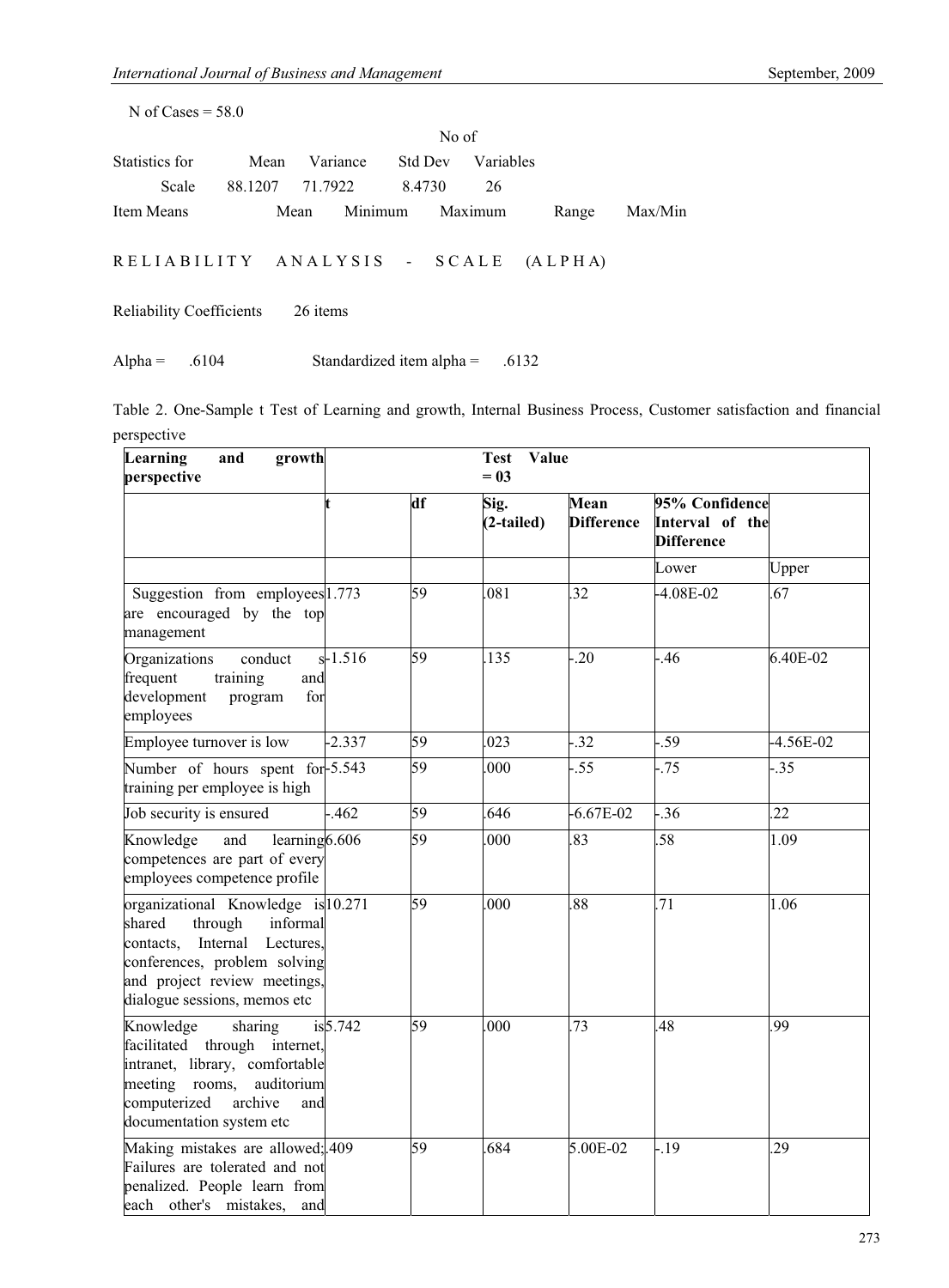| errors are openly discussed.                                                                                                                                                          |             |    |      |               |             |          |
|---------------------------------------------------------------------------------------------------------------------------------------------------------------------------------------|-------------|----|------|---------------|-------------|----------|
|                                                                                                                                                                                       |             |    |      |               |             |          |
| The necessary knowledge for 2.941<br>important decisions is usually<br>readily available and easily<br>accessible                                                                     |             | 59 | .005 | .45           | .14         | .76      |
| There is continuous collective-1.875<br>learning to develop the core<br>competences<br>of<br>the<br>organization                                                                      |             | 57 | .066 | .28           | $-.57$      | 1.88E-02 |
| Users friendly communication-.608<br>and information systems are<br>used to spread knowledge<br>among all employees                                                                   |             | 59 | 546  | $-8.33E - 02$ | $-.36$      | .19      |
| information <sup>1.440</sup><br>Management<br>system(MIS)<br>are integrated<br>and continually updated                                                                                |             | 59 | 155  | .22           | $-8.45E-02$ | .52      |
| <b>Internal Business Process</b>                                                                                                                                                      | 2.255       | 59 | .028 | .33           | 3.76E-02    | .63      |
| Gathered<br>Knowledge<br>is<br>constantly being implemented<br>and incorporated into<br>new<br>products,<br>services<br>and<br>processes                                              |             |    |      |               |             |          |
| There is an active program for $1.150$<br>developing ideas. Based on<br>this<br>new<br>knowledge<br>is<br>continually generated and used<br>in the improvement of business<br>process |             | 59 | .255 | .17           | $-12$       | .46      |
| On time deliveries are high in 4.867<br>all the deliveries                                                                                                                            |             | 59 | .000 | .63           | .37         | .89      |
| Percentages of defects free 5.407<br>units are high of completed<br>units                                                                                                             |             | 59 | .000 | .72           | .45         | .98      |
| Improved business process 3.119<br>acquiring from learning<br>lead<br>to improved<br>products<br>and<br>service                                                                       |             | 59 | .003 | 48            | .17         | 79       |
| Satisfaction 1.800<br><b>Customer</b>                                                                                                                                                 |             | 59 | .077 | .33           | $-3.71E-02$ | .70      |
| perspective<br>satisfaction<br>Customer<br>is<br>measured by survey results.                                                                                                          |             |    |      |               |             |          |
| policy<br>Product<br>return<br>satisfactory to customers                                                                                                                              | $is\,5.028$ | 59 | .000 | .70           | .42         | .98      |
| of<br>$\text{customer}$ $9.040$<br>Percentage<br>retention has risen from last<br>period.                                                                                             |             | 59 | .000 | .93           | .73         | 1.14     |
| Number of new customers has 5.019<br>increased from last period                                                                                                                       |             | 59 | .000 | .72           | .43         | 1.00     |
| <b>Financial Perspective</b>                                                                                                                                                          | 6.665       | 59 | .000 | .88           | .62         | 1.15     |
| Satisfied and loyal customers<br>lead to increased revenues.                                                                                                                          |             |    |      |               |             |          |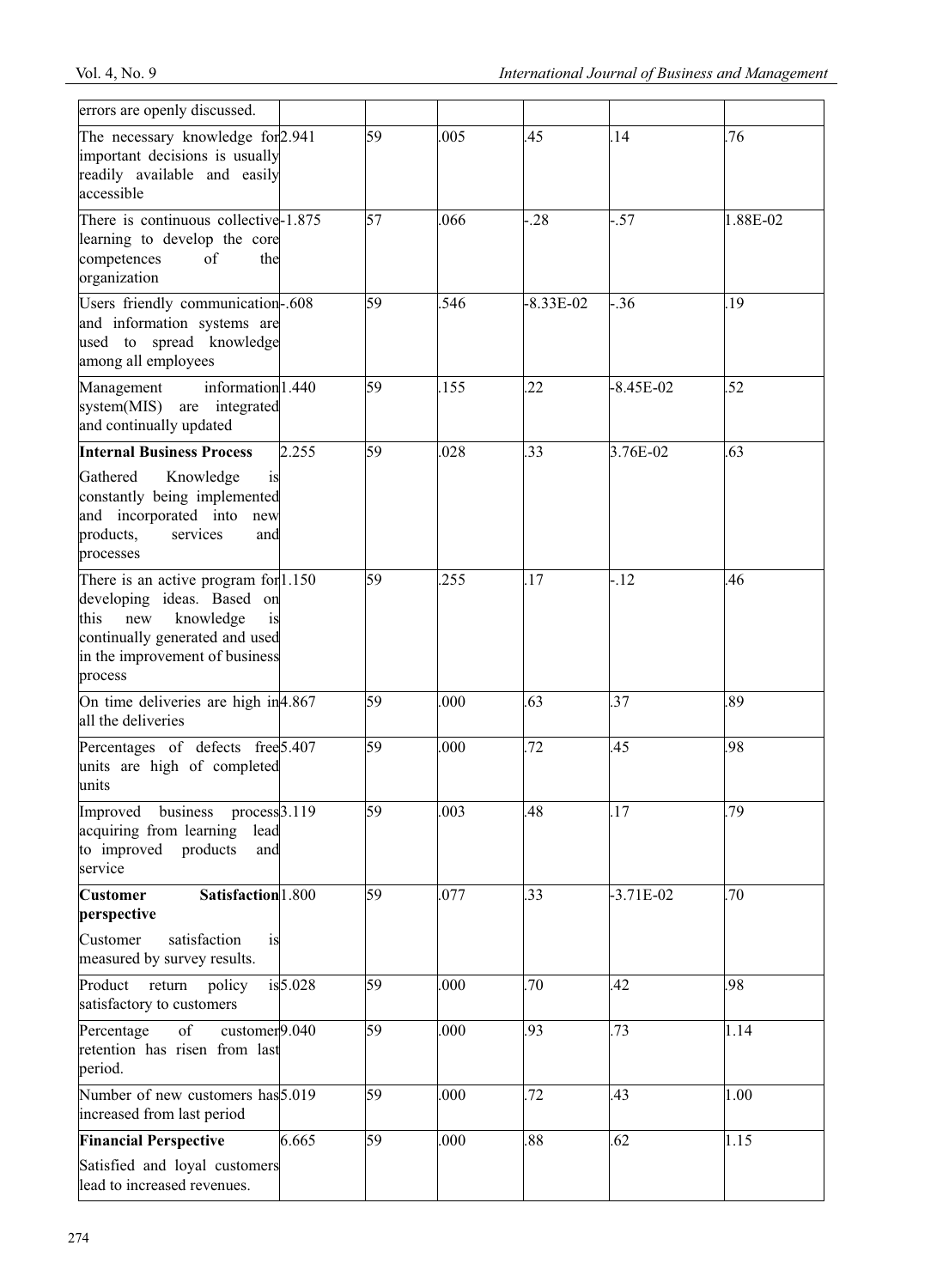| Gross margin percentage has 4.097                                   | 59 | .000 | .62  | .32 | .92  |
|---------------------------------------------------------------------|----|------|------|-----|------|
| increased from the last period.                                     |    |      |      |     |      |
| Net Income percentage has 10.813<br>increased from the last period. | 59 | .000 | 1.20 | .98 | 1.42 |
| ROA percentage has increased 8.367<br>from the last period.         | 58 | .000 | 1.07 | .81 | 1.32 |
|                                                                     |    |      |      |     |      |

Table 3. Factor Analysis for Knowledge Management

# **Total Variance Explained under Learning and Growth (Knowledge Management)**

|                | <b>Initial</b><br>Eigenval<br>ues |                    |              |              | <b>Extraction</b><br><b>Sums</b><br>of<br><b>Squared</b><br>Loadings |                                    | <b>Rotation</b><br><b>Sums of</b><br><b>Squared</b><br>Loadings |                    |                             |
|----------------|-----------------------------------|--------------------|--------------|--------------|----------------------------------------------------------------------|------------------------------------|-----------------------------------------------------------------|--------------------|-----------------------------|
| Component      | <b>Total</b>                      | $%$ of<br>Variance | Cumulative % | <b>Total</b> | $%$ of<br>Variance                                                   | <b>Cumulative</b><br>$\frac{0}{0}$ | <b>Total</b>                                                    | $%$ of<br>Variance | Cumulative<br>$\frac{0}{0}$ |
| 1              | 3.090                             | 23.771             | 23.771       | 3.090        | 23.771                                                               | 23.771                             | 2.241                                                           | 17.237             | 17.237                      |
| $\overline{2}$ | 2.042                             | 15.709             | 39.481       | 2.042        | 15.709                                                               | 39.481                             | 2.099                                                           | 16.146             | 33.383                      |
| 3              | 1.791                             | 13.776             | 53.257       | 1.791        | 13.776                                                               | 53.257                             | 2.051                                                           | 15.776             | 49.159                      |
| $\overline{4}$ | 1.635                             | 12.575             | 65.832       | 1.635        | 12.575                                                               | 65.832                             | 1.832                                                           | 14.089             | 63.248                      |
| 5              | 1.240                             | 9.535              | 75.367       | 1.240        | 9.535                                                                | 75.367                             | 1.428                                                           | 10.982             | 74.230                      |
| 6              | 1.042                             | 8.019              | 83.386       | 1.042        | 8.019                                                                | 83.386                             | 1.190                                                           | 9.156              | 83.386                      |
| 7              | .831                              | 6.392              | 89.778       |              |                                                                      |                                    |                                                                 |                    |                             |
| 8              | .462                              | 3.555              | 93.333       |              |                                                                      |                                    |                                                                 |                    |                             |
| 9              | .391                              | 3.011              | 96.343       |              |                                                                      |                                    |                                                                 |                    |                             |
| 10             | .196                              | 1.510              | 97.853       |              |                                                                      |                                    |                                                                 |                    |                             |
| 11             | .152                              | 1.168              | 99.021       |              |                                                                      |                                    |                                                                 |                    |                             |
| 12             | .104                              | .800               | 99.821       |              |                                                                      |                                    |                                                                 |                    |                             |
| 13             | 2.322E-02                         | .179               | 100.000      |              |                                                                      |                                    |                                                                 |                    |                             |

Extraction Method: Principal Component Analysis.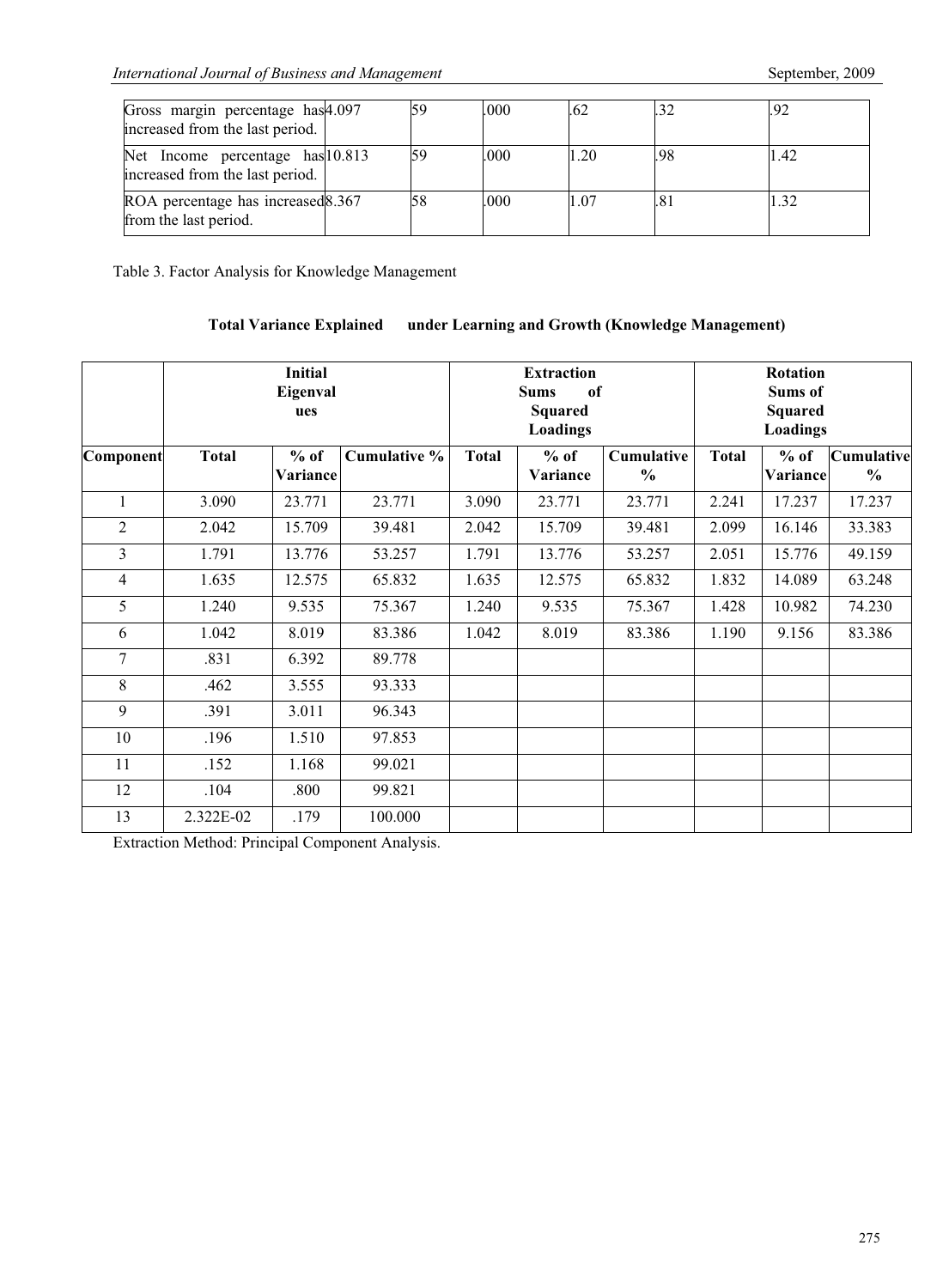# **Rotated Component Matrix**

|                                                                                                                                                                                                              | Component            |              |                |              |               |                        |  |
|--------------------------------------------------------------------------------------------------------------------------------------------------------------------------------------------------------------|----------------------|--------------|----------------|--------------|---------------|------------------------|--|
|                                                                                                                                                                                                              |                      | 12           | 3              | 4            | 5             | 6                      |  |
| Suggestion from employees are 123<br>encouraged by the top management                                                                                                                                        |                      | .166         | .288           | .848         | $-187$        | 167                    |  |
| Organizations conduct s frequent. 256<br>training and development program<br>for employees                                                                                                                   |                      | 8.800E-02    | 896            | $-7.452E-02$ | 102           | 100                    |  |
| Employee turnover is low                                                                                                                                                                                     | $-8.631E - 02$       | 2.253E-02    | .903           | .284         |               | $2.394E-03$ -5.121E-02 |  |
| Number of hours spent for training 8.774E-02<br>per employee is high                                                                                                                                         |                      | .941         | .241           | 124          |               | -5.046E-0 5.871E-03    |  |
| Job security is ensured                                                                                                                                                                                      | .280                 | $-8.501E-02$ | .334           | .296         | .758          | .210                   |  |
| Knowledge<br>and<br>competences are part of every<br>employees competence profile                                                                                                                            | learning $8.115E-02$ | $-123$       | $-3.349E - 02$ | .903         | 122           | $-.115$                |  |
| organizational Knowledge is shared 609<br>through informal contacts, Internal<br>Lectures, conferences,<br>problem<br>and<br>project<br>review<br>solving<br>dialogue<br>meetings,<br>sessions,<br>memos etc |                      | .570         | .250           | .109         | .295          | $-8.511E-02$           |  |
| Knowledge sharing is facilitated-.212<br>through internet, intranet, library,<br>comfortable<br>meeting<br>rooms,<br>auditorium computerized archive<br>and documentation system etc                         |                      | 868          | $-194$         | $-166$       | 4.932E-0      | $-.140$                |  |
| Making mistakes are<br>allowed; 842<br>Failures are tolerated and not<br>penalized. People learn from each<br>other's mistakes, and errors are<br>openly discussed.                                          |                      | 129          | $-136$         | 7.521E-03    | .200          | .258                   |  |
| necessary knowledge for 5.449E-02<br>The<br>decisions<br>is<br>important<br>usually<br>readily<br>available<br>and<br>easily<br>accessible                                                                   |                      | $-.133$      | 5.021E-02      | 1.558E-02    | 3.445E-02.926 |                        |  |
| collective-.235<br>continuous<br>there<br>is<br>learning to develop<br>the core<br>competences of the organization                                                                                           |                      | 2.165E-03    | $-6.230E - 02$ | .131         | .744          | .173                   |  |
| Users friendly communication and-.694<br>information systems are used to<br>spread knowledge<br>among<br>all<br>employees                                                                                    |                      | 155          | $-207$         | $-3.354E-02$ | .260          | .137                   |  |
| information-.629<br>Management<br>system(MIS) are integrated and<br>continually updated                                                                                                                      |                      | .133         | $-.107$        | .223         | .199          | .303                   |  |

Extraction Method: Principal Component Analysis. Rotation Method: Varimax with Kaiser Normalization.

a Rotation converged in 17 iterations.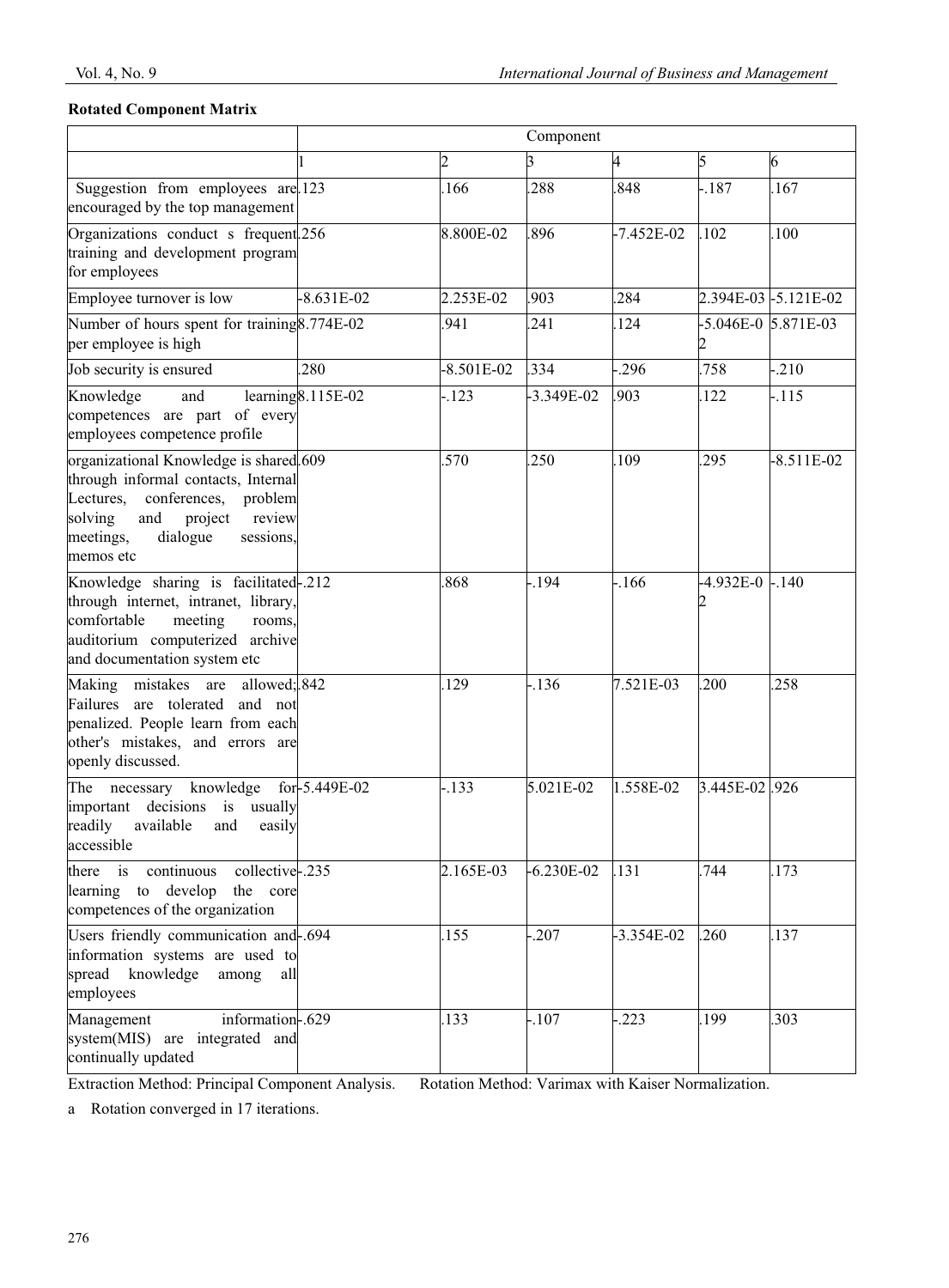# Table 4. Factor Analysis for Internal Business Process

|                      | <b>Initial</b><br>Eigen<br>values |                    |                           | <b>Extraction</b><br>Sums of<br><b>Squared</b><br>Loadings |                    |                              | <b>Rotation</b><br>Sums of<br><b>Squared</b><br><b>Loadings</b> |                    |                              |
|----------------------|-----------------------------------|--------------------|---------------------------|------------------------------------------------------------|--------------------|------------------------------|-----------------------------------------------------------------|--------------------|------------------------------|
| <b>Compone</b><br>nt | <b>Total</b>                      | $%$ of<br>Variance | <b>Cumulativ</b><br>$e\%$ | <b>Total</b>                                               | $%$ of<br>Variance | Cumulative <br>$\frac{6}{6}$ | <b>Total</b>                                                    | $%$ of<br>Variance | Cumulative <br>$\frac{0}{0}$ |
|                      | 1.554                             | 38.841             | 38.841                    | 1.554                                                      | 38.841             | 38.841                       | 1.475                                                           | 36.886             | 36.886                       |
| $\mathfrak{D}$       | 1.033                             | 25.822             | 64.663                    | 1.033                                                      | 25.822             | 64.663                       | 1.111                                                           | 27.777             | 64.663                       |
| 3                    | .911                              | 22.779             | 87.442                    |                                                            |                    |                              |                                                                 |                    |                              |
| 4                    | .502                              | 12.558             | 100.000                   |                                                            |                    |                              |                                                                 |                    |                              |

Extraction Method: Principal Component Analysis.

# **Rotated Component Matrix**

|                                                                                                                                                                 | Component |         |
|-----------------------------------------------------------------------------------------------------------------------------------------------------------------|-----------|---------|
|                                                                                                                                                                 |           |         |
| Gathered Knowledge is constantly being implemented. 784<br>and incorporated into new products, services and<br>processes                                        |           | $-.112$ |
| There is an active program for developing ideas. Based 834<br>on this new knowledge is continually generated and<br>used in the improvement of business process |           | .206    |
| Percentages of defects free units are high of completed-.159<br>lunits                                                                                          |           | .820    |
| On time deliveries are high in all the deliveries                                                                                                               | .376      | .620    |

Extraction Method: Principal Component Analysis.

Rotation Method: Varimax with Kaiser Normalization.

a Rotation converged in 3 iterations.

Table 5. Factor Analysis for customer satisfaction Perspective

# **Total Variance Explained**

|                | <b>Initial</b><br><b>Eigenvalues</b> |                    |                           | <b>Extraction</b><br>Sums of<br><b>Squared</b><br>Loadings |                    |                              | <b>Rotation</b><br>Sums of<br><b>Squared</b><br><b>Loadings</b> |                    |                           |
|----------------|--------------------------------------|--------------------|---------------------------|------------------------------------------------------------|--------------------|------------------------------|-----------------------------------------------------------------|--------------------|---------------------------|
| Component      | <b>Total</b>                         | $%$ of<br>Variance | <b>Cumulative</b><br>$\%$ | <b>Total</b>                                               | $%$ of<br>Variance | Cumulative <br>$\frac{0}{0}$ | <b>Total</b>                                                    | $%$ of<br>Variance | <b>Cumulative</b><br>$\%$ |
| 1              | 2.054                                | 41.090             | 41.090                    | 2.054                                                      | 41.090             | 41.090                       | 1.930                                                           | 38.599             | 38.599                    |
| 2              | 1.131                                | 22.619             | 63.709                    | 1.131                                                      | 22.619             | 63.709                       | 1.255                                                           | 25.110             | 63.709                    |
| 3              | .681                                 | 13.612             | 77.321                    |                                                            |                    |                              |                                                                 |                    |                           |
| $\overline{4}$ | .598                                 | 11.964             | 89.285                    |                                                            |                    |                              |                                                                 |                    |                           |
| 5              | .536                                 | 10.715             | 100.000                   |                                                            |                    |                              |                                                                 |                    |                           |

Extraction Method: Principal Component Analysis.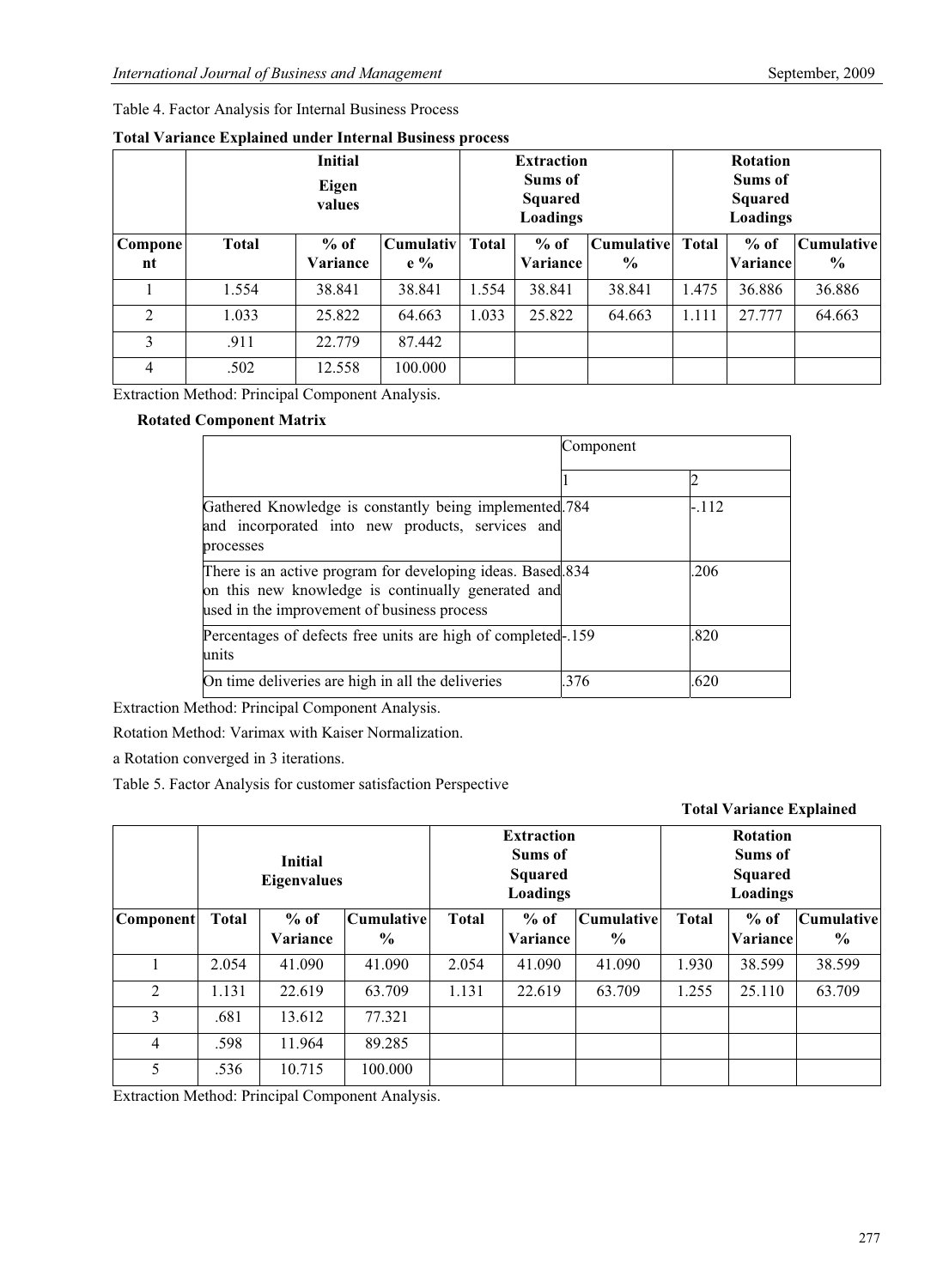#### **Rotated Component Matrix**

|                                                                                                         | Component |           |
|---------------------------------------------------------------------------------------------------------|-----------|-----------|
|                                                                                                         |           |           |
| Improved business process acquiring from 7.081E-03<br>learning lead to improved products<br>and service |           | .901      |
| Customer satisfaction is measured by 568<br>survey results.                                             |           | .491      |
| Product return policy is satisfactory to 767<br>customers                                               |           | - 324     |
| Percentage of customer retention has risen. 730<br>from last period.                                    |           | 9.846E-02 |
| Number of new customers has increased 697<br>from last period                                           |           | .297      |

Extraction Method: Principal Component Analysis.

Rotation Method: Varimax with Kaiser Normalization.

a Rotation converged in 3 iterations.

Table 6. Factor Analysis for financial perspective

# **Total Variance Explained under financial perspective.**

|                | <b>Initial</b><br>Eigenval<br>ues |                    |                      | <b>Extractio</b><br>n Sums of<br><b>Squared</b><br>Loadings |                    |                                    | <b>Rotation</b><br>Sums of<br><b>Squared</b><br>Loadings |                    |                                    |
|----------------|-----------------------------------|--------------------|----------------------|-------------------------------------------------------------|--------------------|------------------------------------|----------------------------------------------------------|--------------------|------------------------------------|
| Component      | <b>Total</b>                      | $%$ of<br>Variance | Cumulat <br>ive $\%$ | <b>Total</b>                                                | $%$ of<br>Variance | <b>Cumulative</b><br>$\frac{6}{6}$ | <b>Total</b>                                             | $%$ of<br>Variance | <b>Cumulative</b><br>$\frac{0}{0}$ |
|                | 1.249                             | 31.223             | 31.223               | 1.249                                                       | 31.223             | 31.223                             | 1.231                                                    | 30.785             | 30.785                             |
| $\mathfrak{D}$ | 1.164                             | 29.093             | 60.315               | 1.164                                                       | 29.093             | 60.315                             | 1.181                                                    | 29.531             | 60.315                             |
| 3              | .938                              | 23.441             | 83.756               |                                                             |                    |                                    |                                                          |                    |                                    |
| 4              | .650                              | 16.244             | 100.000              |                                                             |                    |                                    |                                                          |                    |                                    |

Extraction Method: Principal Component Analysis.

# **Rotated Component Matrix**

|                                                                  | Component   |              |  |
|------------------------------------------------------------------|-------------|--------------|--|
|                                                                  |             |              |  |
| Satisfied and loyal customers lead to 727<br>increased revenues. |             | $-6.911E-02$ |  |
| margin percentage<br>Gross<br>increased from the last period.    | has- $.146$ | .734         |  |
| Net Income percentage has increased 114<br>from the last period. |             | .798         |  |
| ROA percentage has increased from 817<br>the last period.        |             | 3.935E-02    |  |

Extraction Method: Principal Component Analysis.

Rotation Method: Varimax with Kaiser Normalization.

a Rotation converged in 3 iterations.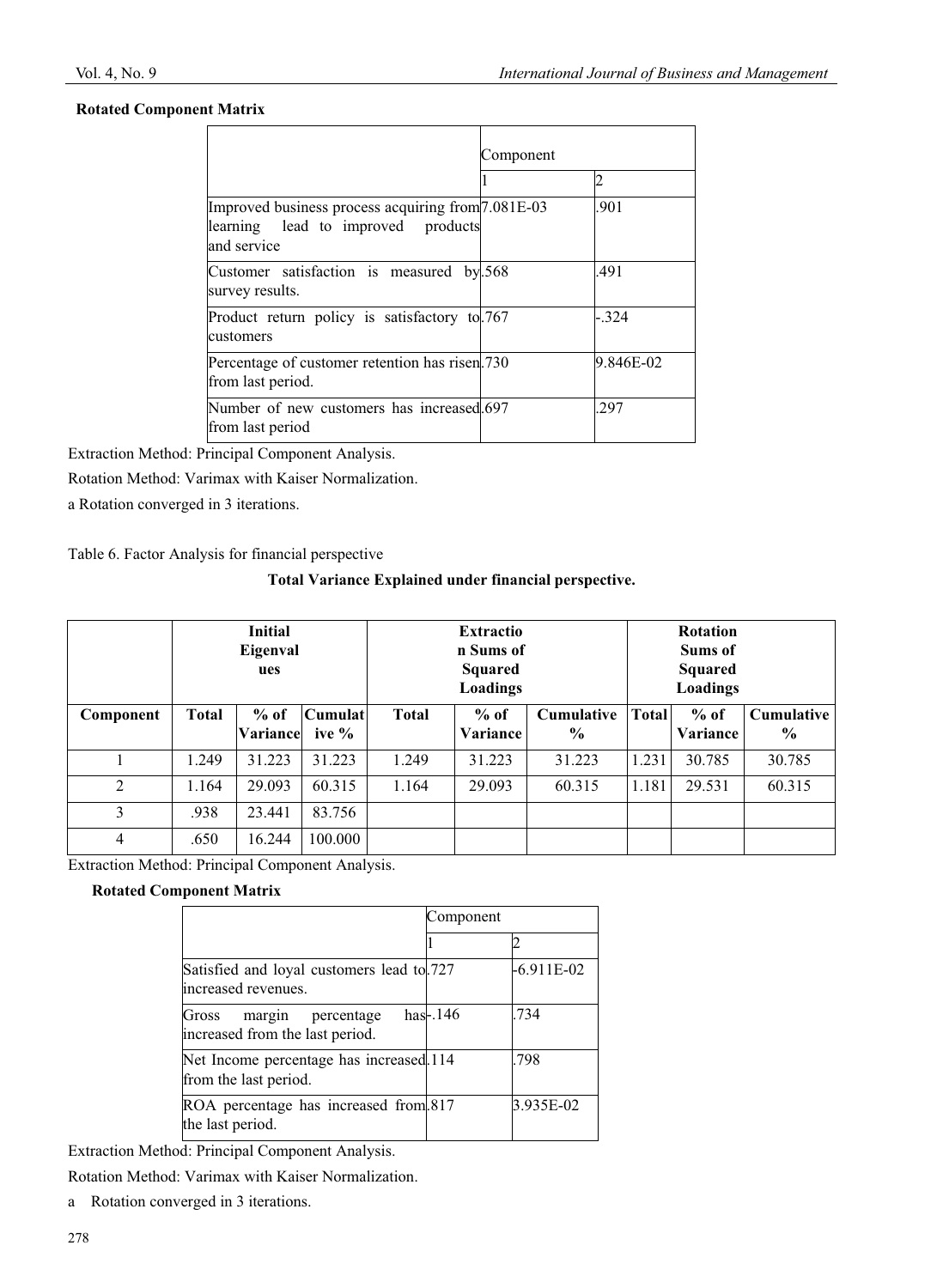

Figure 1. *The Balance scorecard. Harvard Business School Press: 9*  Sources: Kaplan and Norton (1996).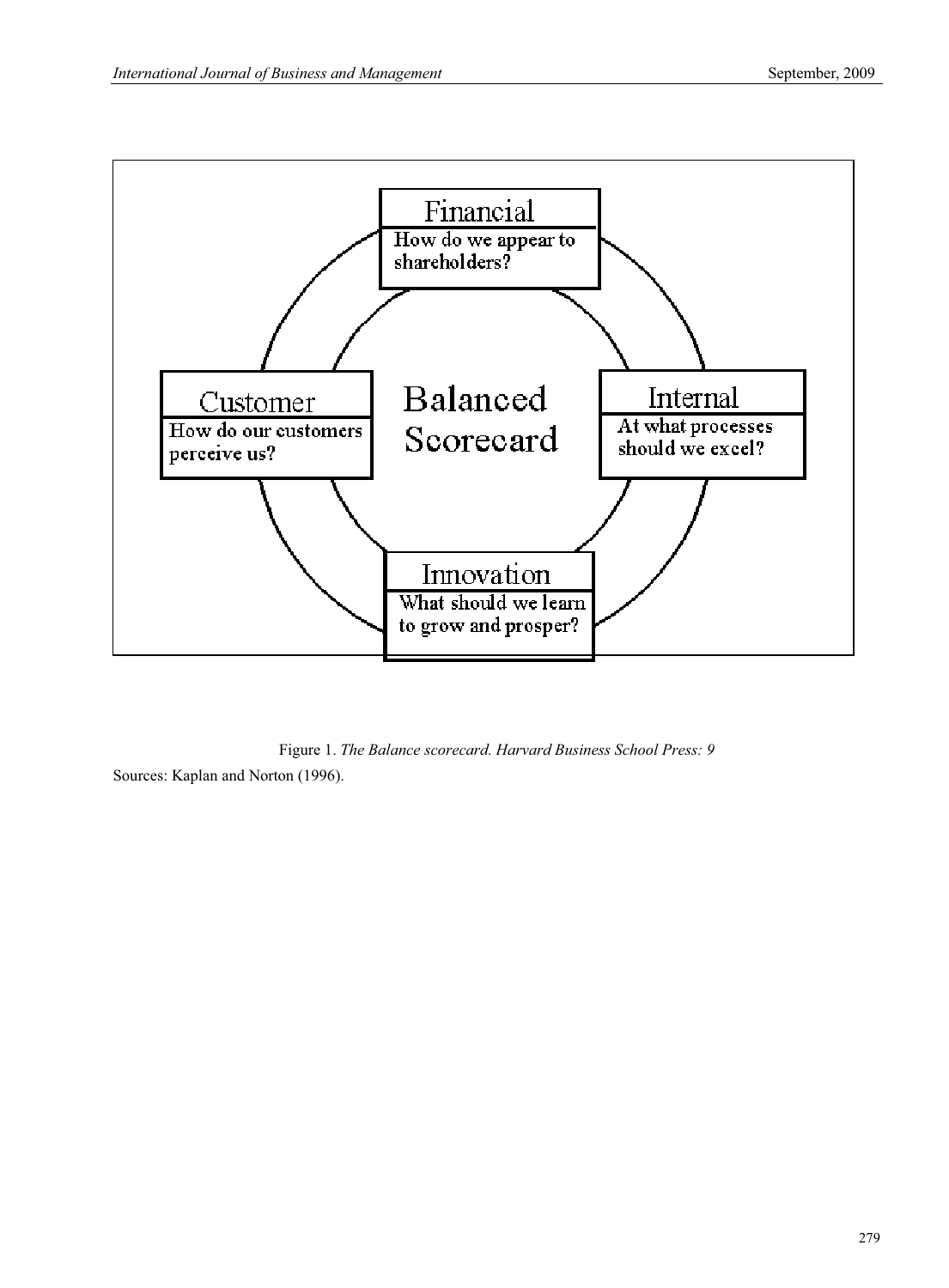

Figure 2. Cause and Effect Relationship

Source: Kaplan, R.S. and Norton. D.P. (1996). The Balanced Scorecard Translating Strategy into Action. Harvard Business School Press, Boston.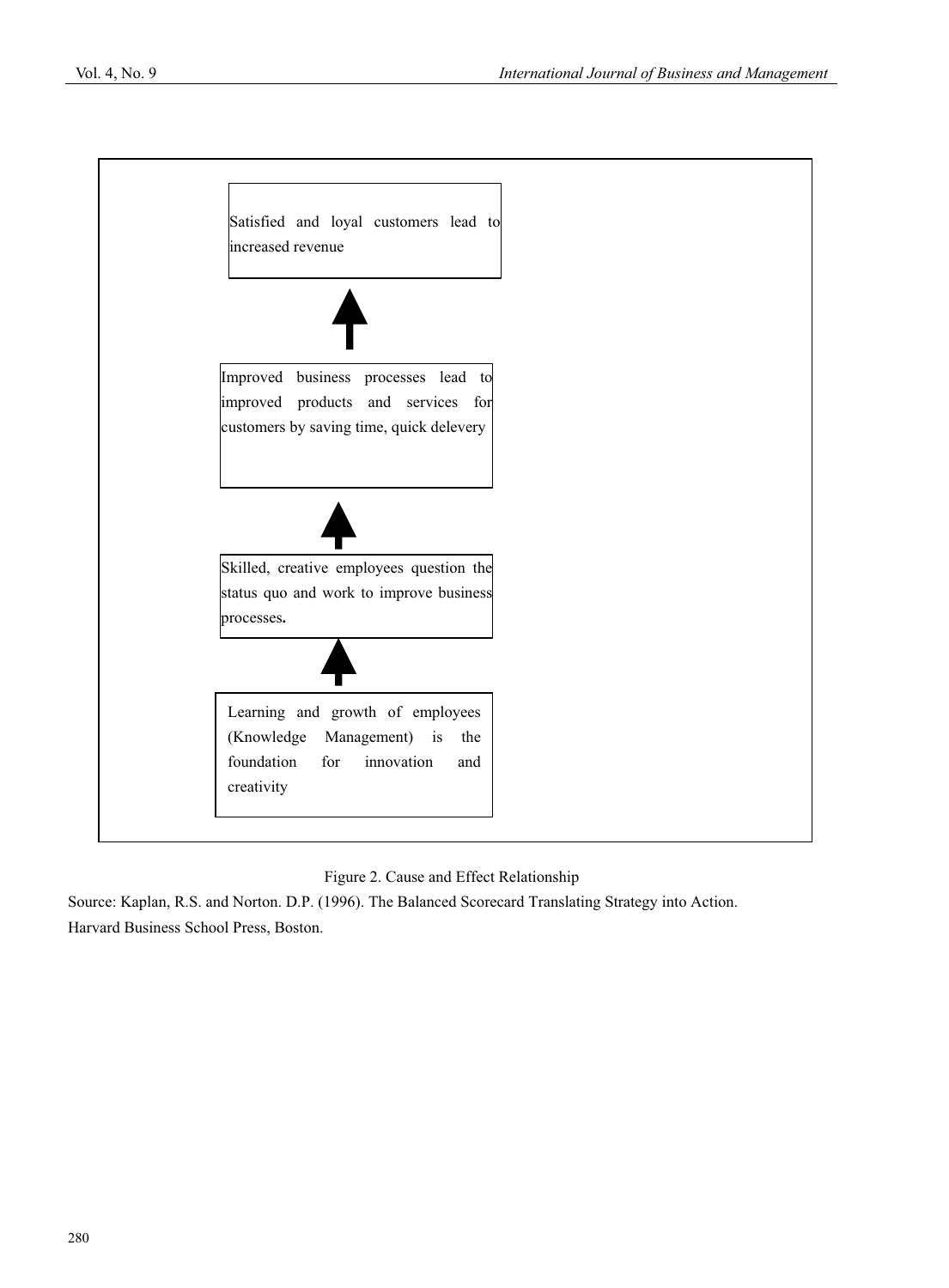

Figure 3. Model Development